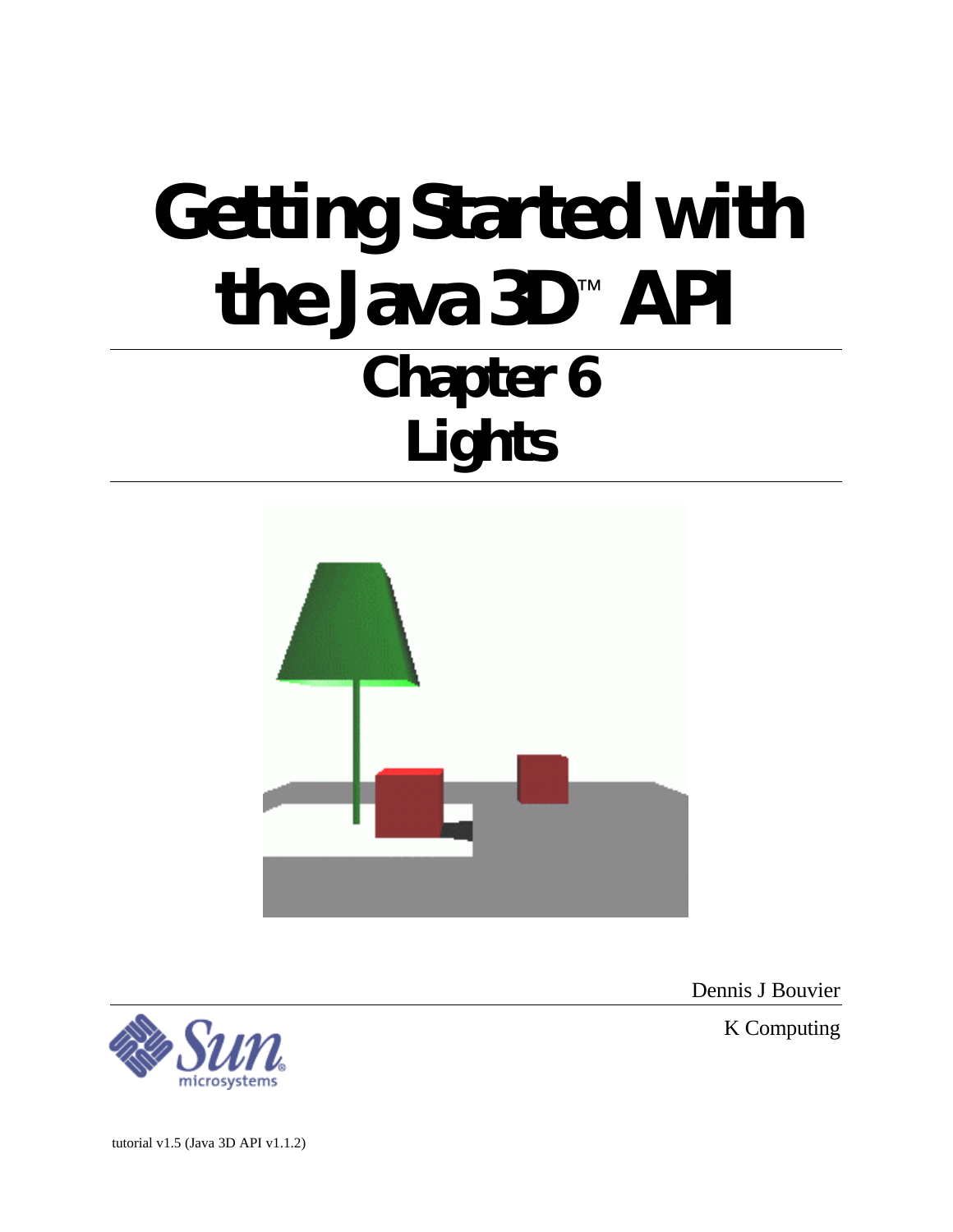©1999 Sun Microsystems, Inc. 2550 Garcia Avenue, Mountain View, California 94043-1100 U.S.A

All Rights Reserved.

The information contained in this document is subject to change without notice.

SUN MICROSYSTEMS PROVIDES THIS MATERIAL "AS IS" AND MAKES NO WARRANTY OF ANY KIND, EXPRESSED OR IMPLIED, INCLUDING, BUT NOT LIMITED TO, THE IMPLIED WARRANTIES OF MERCHANTABILITY AND FITNESS FOR A PARTICULAR PURPOSE. SUN MICROSYSTEMS SHALL NOT BE LIABLE FOR ERRORS CONTAINED HEREIN OR FOR INCIDENTAL OR CONSEQUENTIAL DAMAGES (INCLUDING LOST PROFITS IN CONNECTION WITH THE FURNISHING, PERFORMANCE OR USE OF THIS MATERIAL, WHETHER BASED ON WARRANTY, CONTRACT, OR OTHER LEGAL THEORY).

THIS DOCUMENT COULD INCLUDE TECHNICAL INACCURACIES OR TYPOGRAPHICAL ERRORS. CHANGES ARE PERIODICALLY MADE TO THE INFORMATION HEREIN; THESE CHANGES WILL BE INCORPORATED IN NEW EDITIONS OF THE PUBLICATION. SUN MICROSYSTEMS, INC. MAY MAKE IMPROVEMENTS AND/OR CHANGES IN THE PRODUCT(S) AND/OR PROGRAM(S) DESCRIBED IN THIS PUBLICATION AT ANY TIME.

Some states do not allow the exclusion of implied warranties or the limitations or exclusion of liability for incidental or consequential damages, so the above limitations and exclusion may not apply to you. This warranty gives you specific legal rights, and you also may have other rights which vary from state to state.

Permission to use, copy, modify, and distribute this documentation for NON-COMMERCIAL purposes and without fee is hereby granted provided that this copyright notice appears in all copies.

This documentation was prepared for Sun Microsystems by K Computing (530 Showers Drive, Suite 7-225, Mountain View, CA 94040, 770-982-7881, www.kcomputing.com). For further information about course development or course delivery, please contact either Sun Microsystems or K Computing.

Java, JavaScript, Java 3D, HotJava, Sun, Sun Microsystems, and the Sun logo are trademarks or registered trademarks of Sun Microsystems, Inc. All other product names mentioned herein are the trademarks of their respective owners.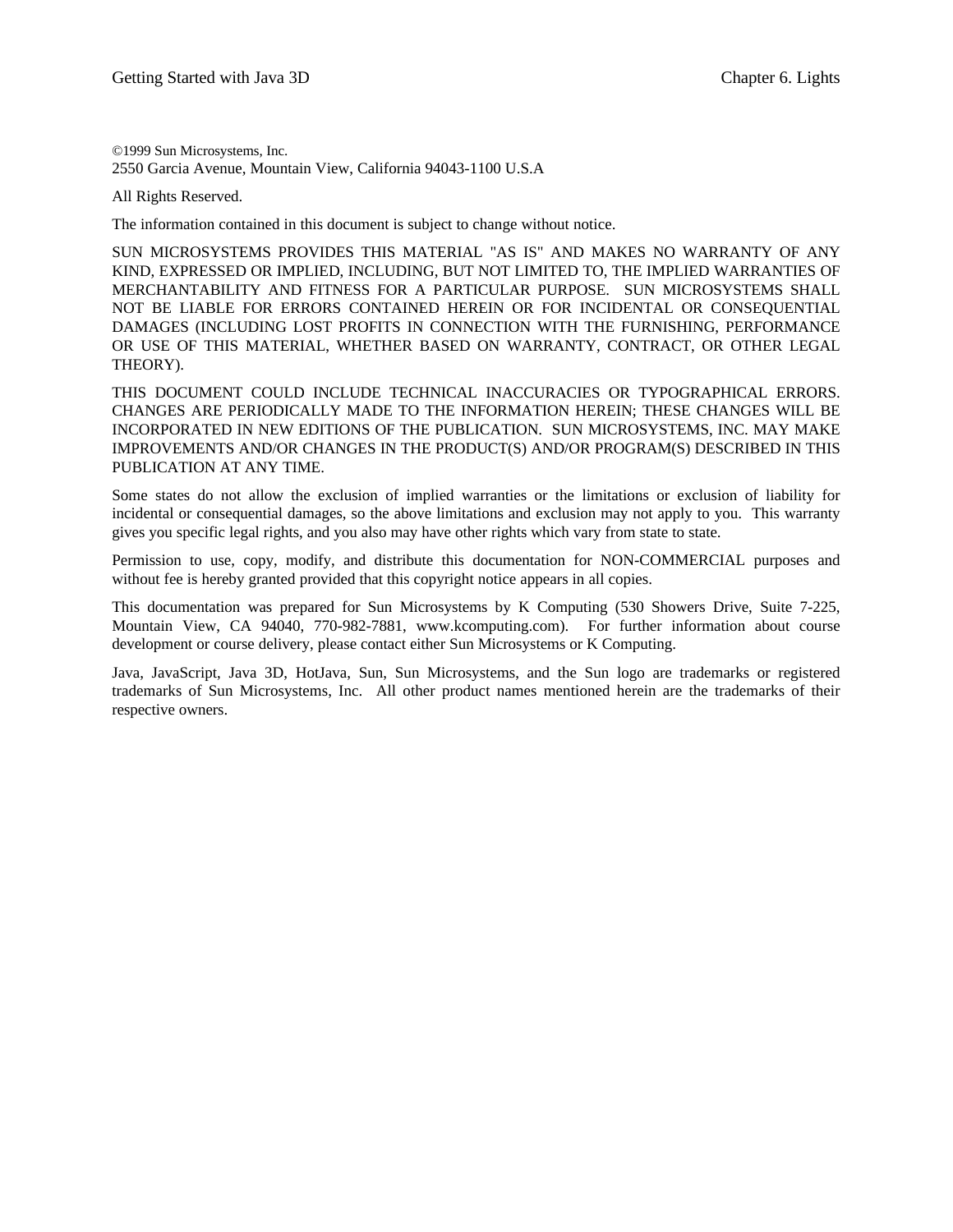# Table of Contents

| Chapter 6 |
|-----------|
|           |
|           |
| 6.1       |
|           |
| 6.2.1     |
|           |
|           |
| 6.3.1     |
| 6.3.2     |
| 6.3.3     |
| 6.3.4     |
| 6.3.5     |
| 6.3.6     |
|           |
| 6.4.1     |
|           |
| 6.5       |
|           |
| 6.6.1     |
| 6.6.2     |
|           |
| 6.7.1     |
| 6.7.2     |
| 6.7.3     |
| 6.7.4     |
| 6.7.5     |
|           |
|           |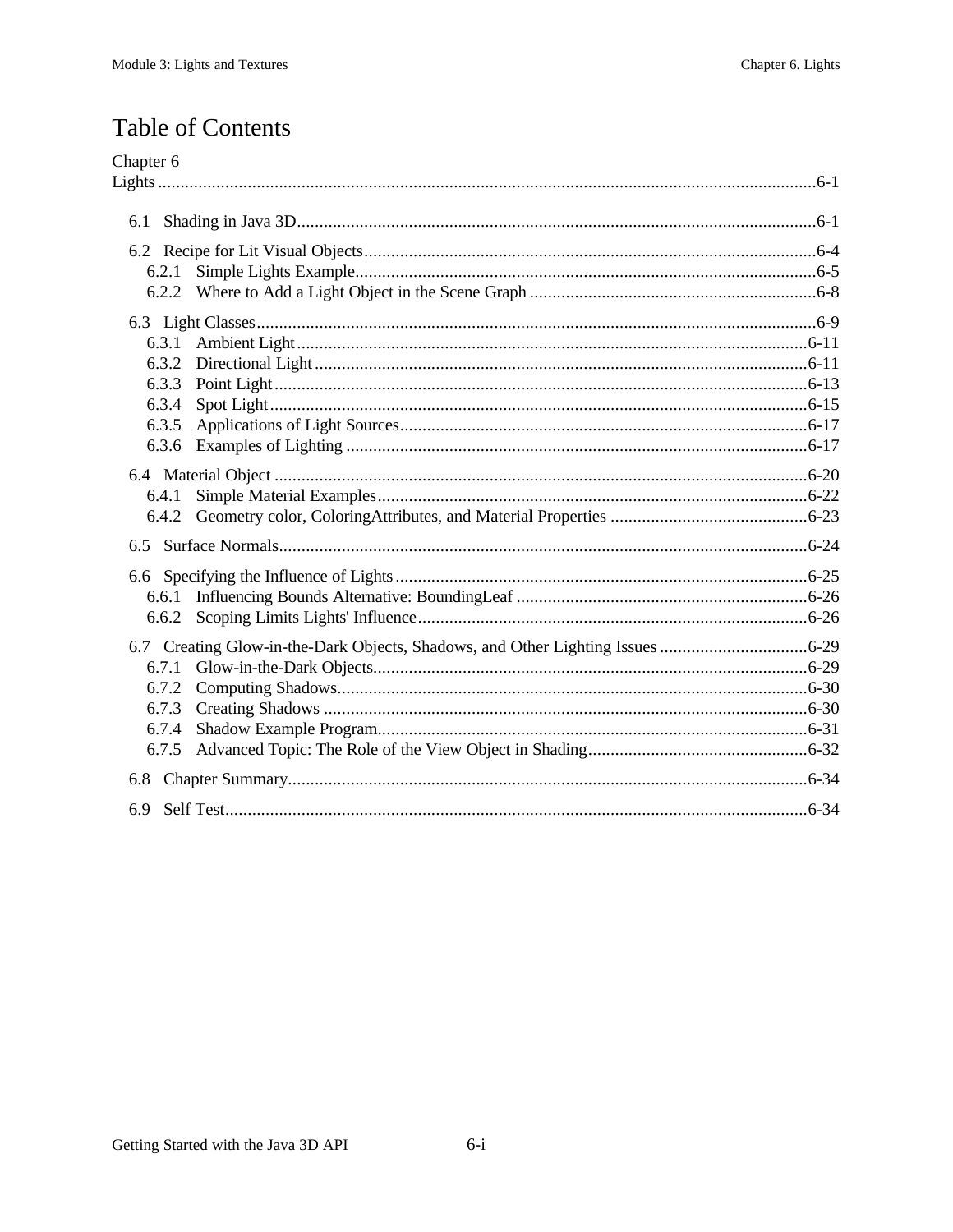# List of Figures

| Figure 6-8 Abbreviated Scene Graph Diagram of Simple Example (Code Fragment 6-1 and 6-2). 6-8             |
|-----------------------------------------------------------------------------------------------------------|
|                                                                                                           |
|                                                                                                           |
|                                                                                                           |
|                                                                                                           |
|                                                                                                           |
| Figure 6-14 Light Intensity Varies with Distance and Orientation for a PointLight Source6-15              |
|                                                                                                           |
| Figure 6-16 Planes Lit by Directional, Point, and Spot Light Sources (best viewed in color). 6-18         |
| Figure 6-17 Geometry of Lighting Planes with Directional and Point Light Sources6-19                      |
| Figure 6-18 A Plane Lit by SpotLights with Different Concentrations and Spread Angles6-19                 |
|                                                                                                           |
|                                                                                                           |
| Figure 6-21 Twist Strip with (left) and without (right) Back Face Flip Normals (best viewed in color)6-25 |
|                                                                                                           |
| Figure 6-23 Moving Light Objects Independently of Their Influence using a BoundingLeaf. 6-26              |
|                                                                                                           |
| Figure 6-25 Light Scoping Example Scene With (left) and Without (right) Scoping of the Lamp Light. 6-28   |
|                                                                                                           |
|                                                                                                           |
| Figure 6-28 Scene Produced by ShadowApp.java Demonstrating Automatic Shadowing in Java 3D  6-32           |
| Figure 6-29 Infinite Eye Versus Local Eye Rendering with Directional and Point Light Sources. 6-33        |
|                                                                                                           |

## List of Tables

Table 6-1 Coloring for Objects when Lighting is Enabled (Material object is referenced)......................6-24 Table 6-2 Coloring for Objects when Lighting is Disabled (no Material object is referenced)................6-24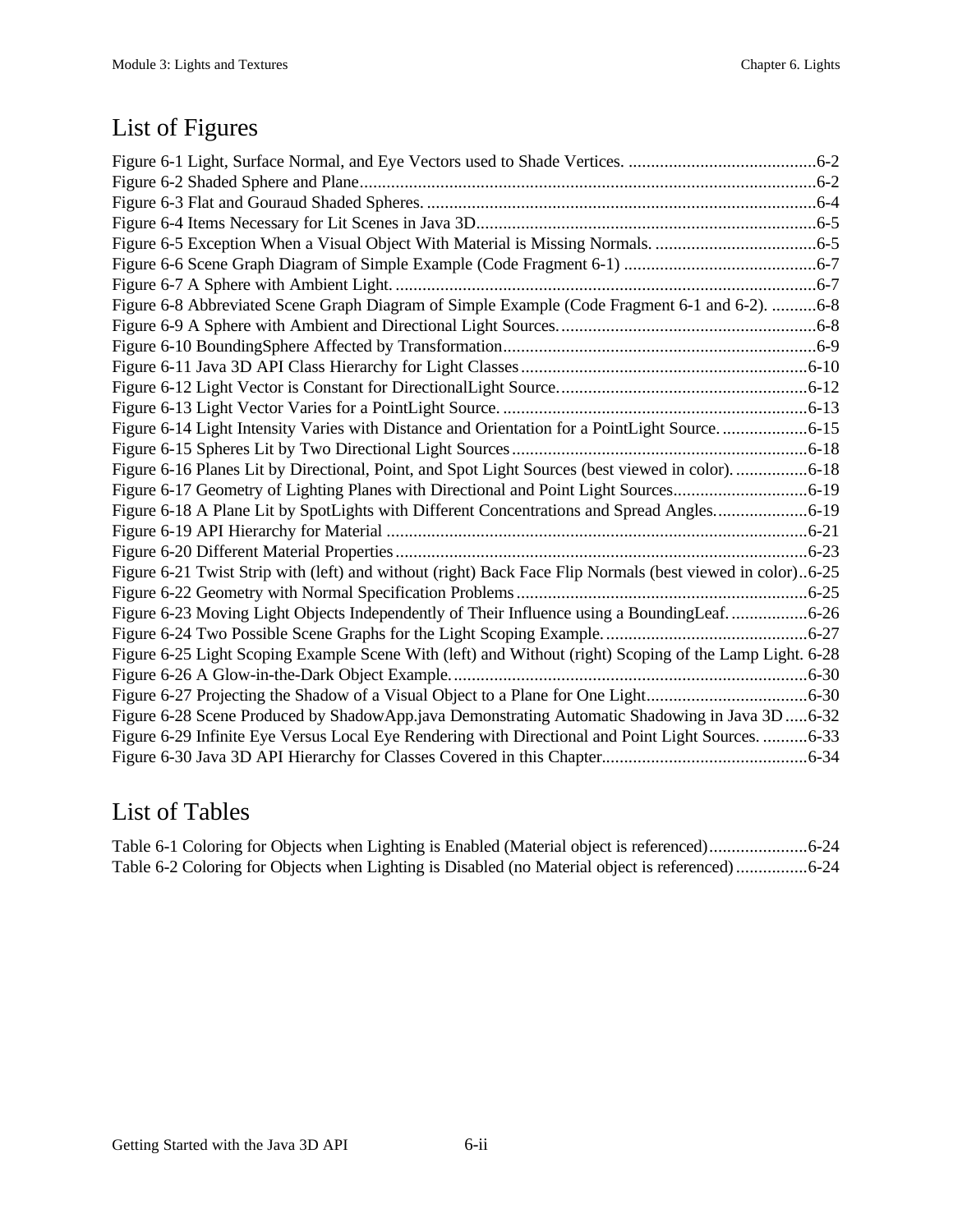# List of Code Fragments

# List of Reference Blocks

## **Preface to Chapter 6**

This document is one part of a tutorial on using the Java 3D API. You should be familiar with Java 3D API basics to fully appreciate the material presented in this Chapter. Additional chapters and the full preface to this material is presented in the Module 0 document available at: http://java.sun.com/products/javamedia/3d/collateral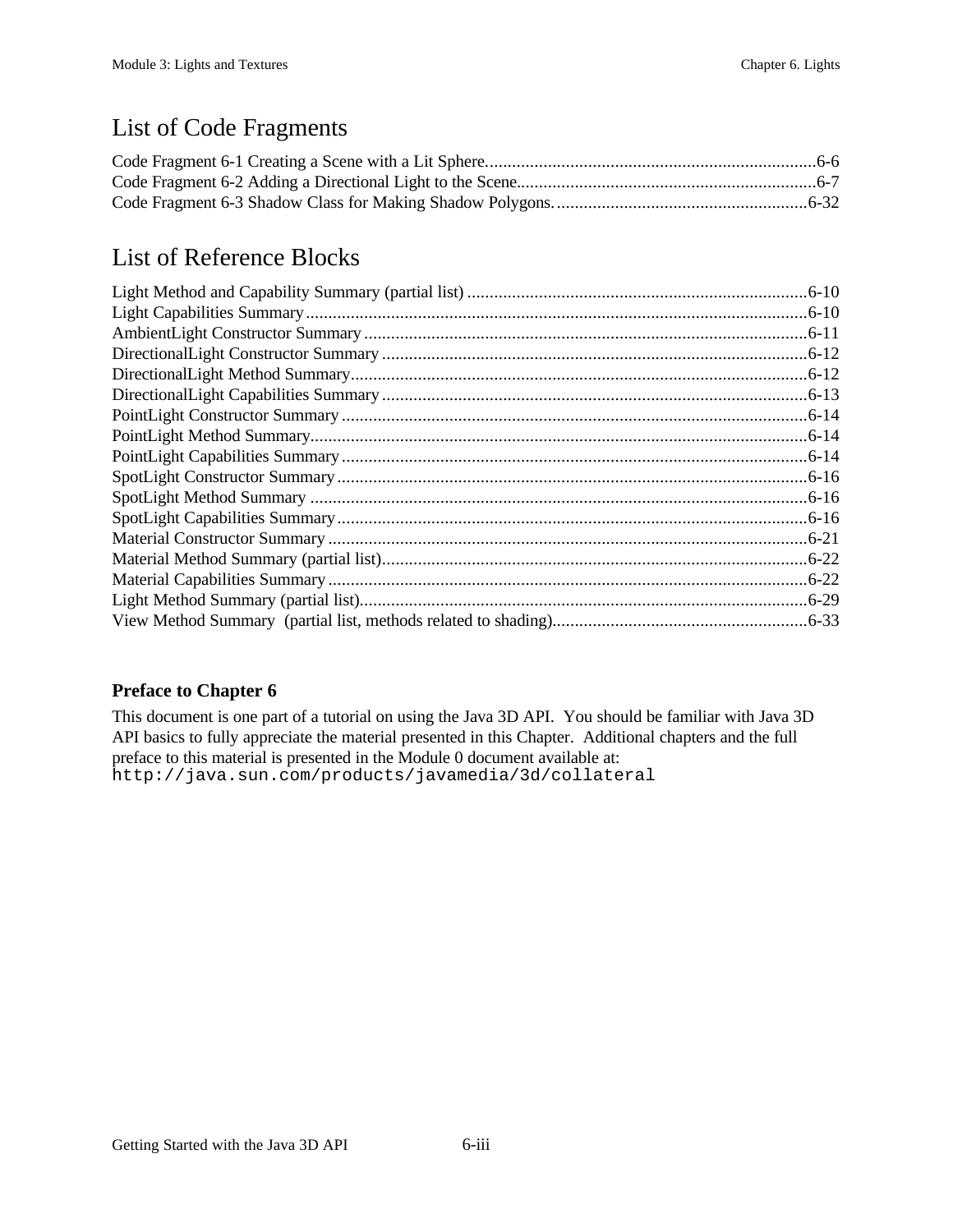# 6 Lights **CHAPTER**



## **Chapter Objectives**

After reading this chapter, you'll be able to:

- Understand the Java 3D lighting model
- Specify light objects and attributes
- Specify visual objects with material properties
- Specify the influence of lights in a variety of ways

The images Java 3D renders from the virtual worlds in "Getting Started with the Java 3D API" (Module 1 of this tutorial) lack visual detail. Those images, like "paint by numbers art ", lack the variation in color and shading present in the real world. This module presents techniques for providing visual detail through *shading* and texturing of visual objects. Chapter 6, Lights, explains the lighting model and how to use lights in Java 3D to achieve shading. Chapter 7, Texturing, shows how to use textures to add detail to a visual object without adding more geometry.

Java 3D *shades* visual objects based on the combination of their *material properties* and the lights in the virtual universe. *Shading* results from applying a lighting model to a visual object in the presence of light sources. Section 6.1 gives an overview of the lighting model used in the Java 3D renderer and how the light interacts with material properties to provide shading. Each of the subsequent sections explains the Java 3D API features relevant to the lighting model.

## 6.1 Shading in Java 3D

The shading of visual objects in Java 3D depends on many factors. This section provides a brief overview of the Java 3D Lighting Model, Color Model, and Shading Models. The Java 3D API Specification presents more detailed information on the Java 3D Lighting Model. Since much of the Java 3D lighting and shading model is based on OpenGL, more information can also be found in OpenGL references.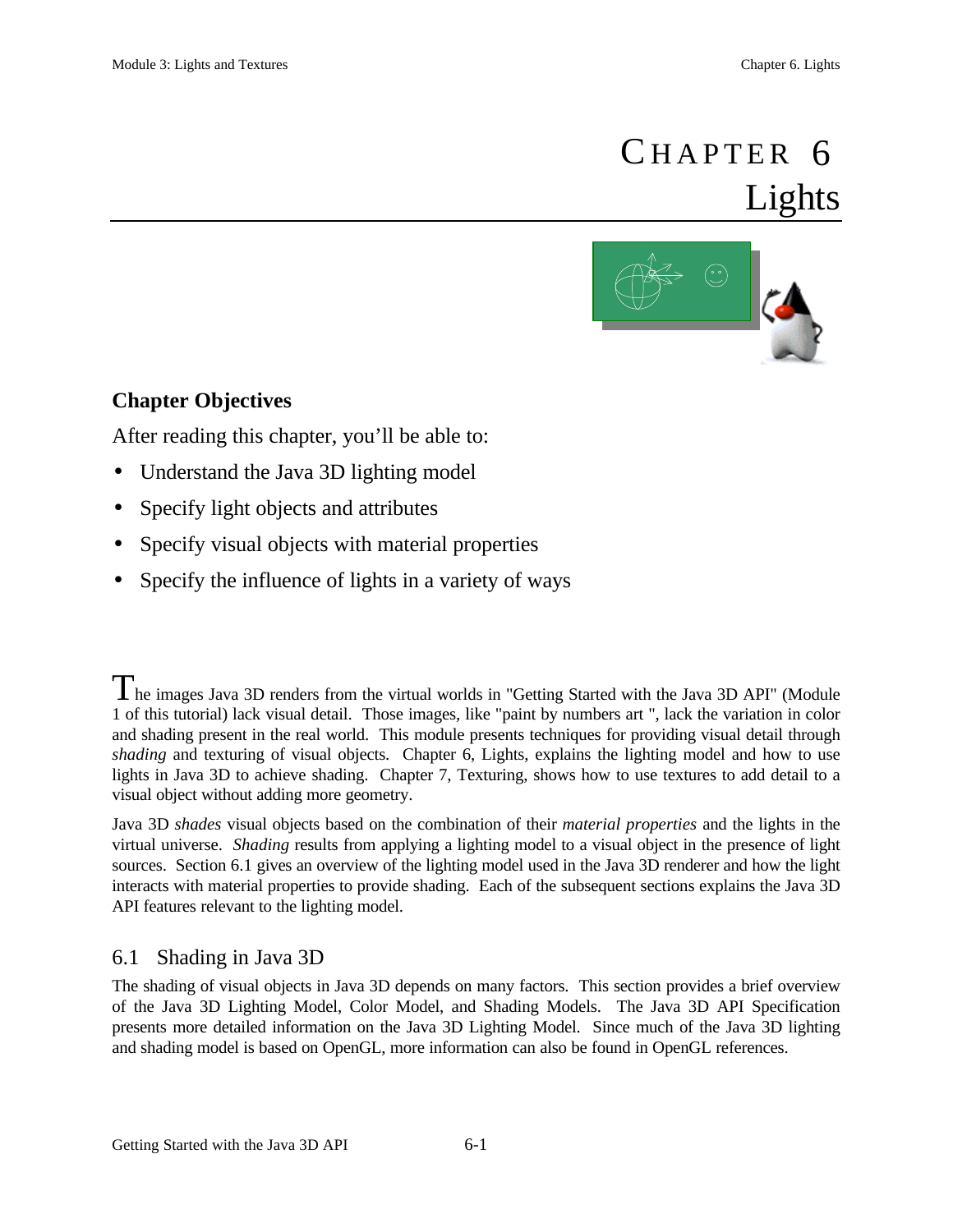## **Lighting Model**

In the real world, the colors we perceive are a combination of the physical properties of the object, the characteristics of the light sources, the objects' relative positions to light sources, and the angle from which the object is viewed. Java 3D uses a lighting model to approximate the physics of the real world. The rest of this section explains the Java 3D lighting model in general terms. Section E.2 of The Java 3D API Specification presents the mathematical equations of the Java 3D lighting model.

The lighting model equation depends on three vectors: the surface normal (N), the light direction (L), and the direction to the viewer's eye (E) in addition to the material properties of the object and the light characteristics. Figure 6-1 shows the three vectors for two vertices of a spherical surface. The vectors for each vertex have may different directions depending on scene specifics. When the light and eye vectors vary, they are computed at rendering time. Therefore, each vertex of the sphere potentially renders as a different shade.



**Figure 6-1 Light, Surface Normal, and Eye Vectors used to Shade Vertices.**

The lighting model incorporates three kinds of real world lighting reflections: ambient, diffuse, and specular. Ambient reflection results from ambient light, constant low level light, in a scene. Diffuse reflection is the normal reflection of a light source from a visual object. Specular reflections are the highlight reflections of a light source from an object, which occur in certain situations.

Figure 6-2 shows a sphere and a plane rendered by Java 3D. The three types of reflection are seen in the sphere in Figure 6-2. The darkest part of the sphere exhibits ambient reflection alone. The center of the sphere is lit by diffuse and ambient light. With a blue sphere and a white light, the diffuse reflection is blue. The brightest part of the sphere is the result of specular reflection with ambient and diffuse reflections.



**Figure 6-2 Shaded Sphere and Plane**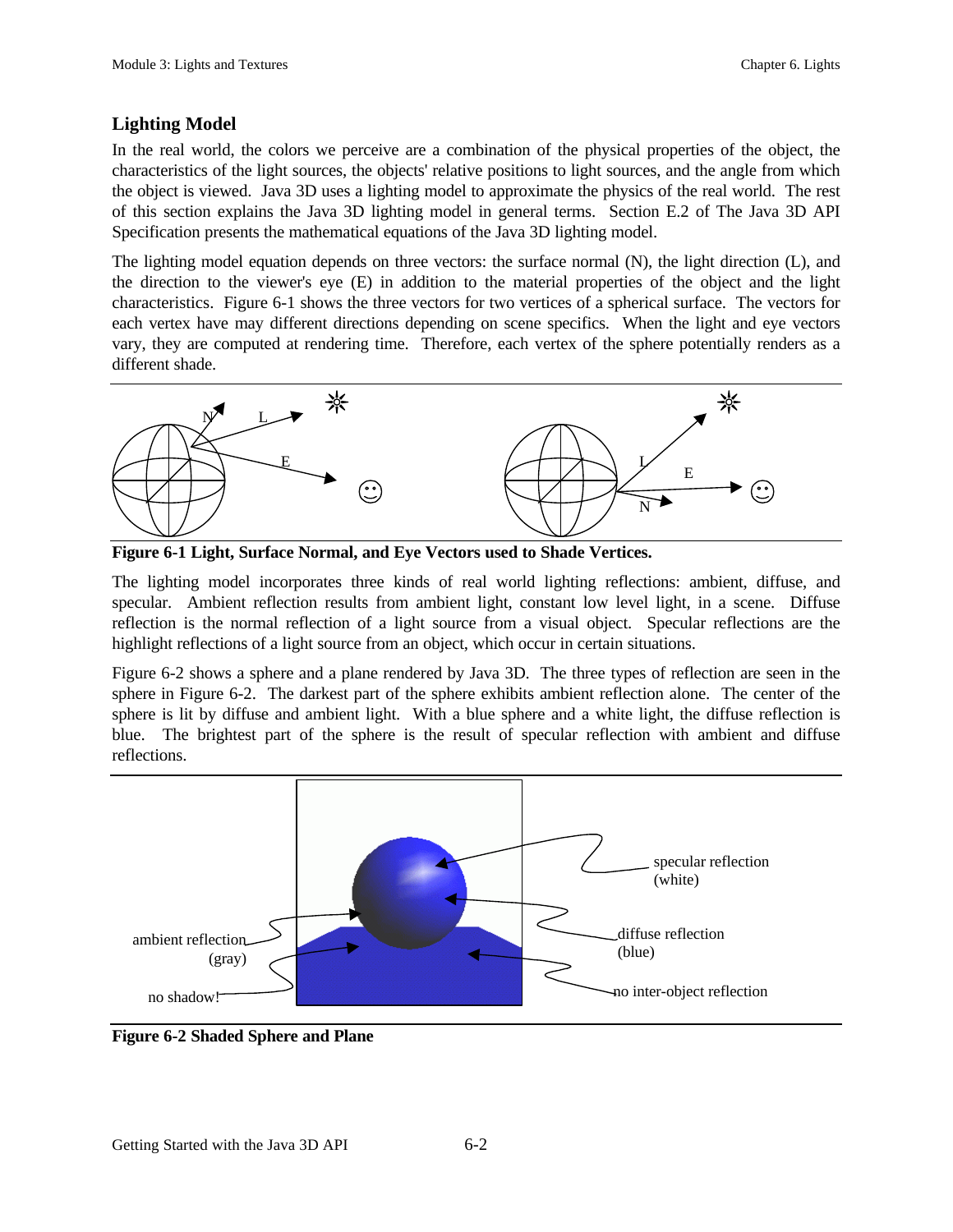## **Local Eye versus Infinite Eye Vectors**

If each vertex of each visual object in a scene requires a light vector, an eye vector, and shade calculation, a significant portion of the rendering computation is used in shading vertices. The amount of computation can be reduced if the light vector, or eye vector, or both vectors are constant. The light vector is constant when using a directional light (see section 6.3.2 for more information). The eye vector is constant by default, although you can specify a variable eye vector using a method of the View object (see section 6.7.5).

## **Inter-object Effects Not Considered**

While the lighting model is based on physics, complex physical phenomena are not modeled. Obviously, the shadow cast by the sphere on the plane is missing from Figure 6-2. Not as obvious, the light reflected from the sphere onto the plane is also missing. Also missing is the light reflected from the plane onto the sphere which is reflected back to the plane … and so on.

It is often difficult to comprehend the complexity of calculating the action of light. Consider the difficulty of calculating how each drop of water behaves in a shower. Drops come from the showerhead in a variety of directions. When they encounter an object, the resulting collision produces many smaller drops travelling in a variety of directions. The process repeats many times before the water runs down the drain. The complexity of light interactions with visual objects is similarly complex. Some differences between the behaviors of water and light are that light has no adhesion (light doesn't stick to visual objects) and the effect of gravity is negligible for light.

To reduce the complexity of computation, the lighting model considers only one visual object at a time. As a result, shadows and inter-object reflections are not rendered by the lighting model. Both of these effects require considering all objects together with their relative positions at rendering time. Significantly more computation is required to render a single scene with inter-object effects. Java 3D, and all other real time graphics systems, ignore inter-object effects in rendering. Some of the ignored real world effects can be added to scenes where necessary. Section 6.7 discusses the complexity of shadows and techniques for producing shadows in a Java 3D program.

## **Color Model**

The color model is not physics based. Java 3D models the color of lights and materials as the combination of red, green, and blue. The color white, whether as a light or a material color, is the combination of all three components at maximum intensity. Each light produces a single color light specified by a RGB tuple. The lighting model is applied for each of the RGB color components. For example, a red ball in the presence of a blue light will not be visible since the blue light will not reflect from a red object. In reality, color is a combination of many wavelengths of light, not just three. The RGB color model represents many colors, but not all.

## **Influence of Lights**

In Java 3D, the portion of a scene where visual objects are illuminated by a particular light source is called that light object's *region of influence*. The simplest region of influence for a light source uses a Bounds object and the setInfluencingBounds() method of the light. When a light source object's influencing bounds intersects the bounds of a visual object, the light is used in shading the entire object. The influencing bounds of a light determines which objects to light, not which portions of objects to light. Section 6.2.2 explains this concept in more detail. Section 6.6 presents alternative methods for controlling the influence of lights.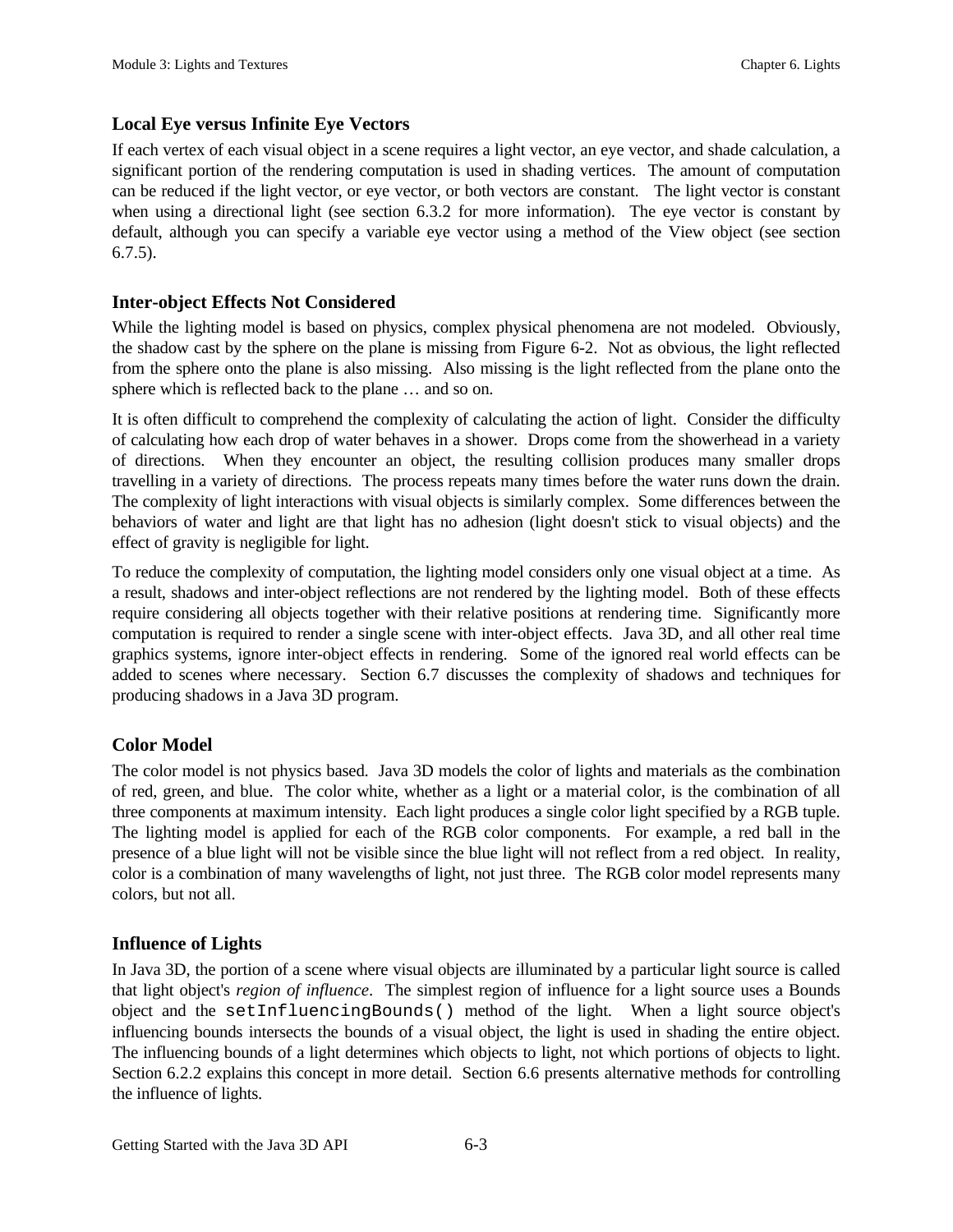## **Shading Model**

The lighting model *shades<sup>1</sup>* each vertex of a visual object for each influencing light. The shade of a vertex is the sum of the shades provided by each light source for the vertex. The rest of a visual object is shaded based on the shade of the vertices. The Shade Model of a visual object, specified as an attribute in the Appearance NodeComponent, determines how the shading is done for the rest of the visual object.

The ColoringAttributes NodeComponent specifies the Shade Model for visual objects where the shade model is specified as one of SHADE\_GOURAUD, SHADE\_FLAT, FASTEST, NICEST. Refer to Section 2.6.3 of Module 1 for additional information on the ColoringAttributes class. Be aware the color set in a ColoringAttributes object is never used in shading.

In Gouraud shading, each pixel is shaded with a value derived from trilinear interpolation of the shade value of each vertex of its enclosing polygon. In flat shading, all pixels for a polygon are assigned the shade value from one vertex of the polygon<sup>2</sup>. Figure 6-3 shows one flat shaded sphere and one Gouraud shaded sphere. The advantage to flat shading is speed in software rendering<sup>3</sup>. Gouraud shading has the advantage of visual appeal.



**Figure 6-3 Flat and Gouraud Shaded Spheres.**

One last point before going on to an example; light source objects are not visual objects. Even if a light source is placed within the view, it is not rendered.

## 6.2 Recipe for Lit Visual Objects

A number of steps are necessary to enable lighting for visual objects in the virtual universe. In addition to creating and customizing light objects, each light object must be added to the scene graph and have a bounds object specified. Each visual object to be shaded must have surface normals and material properties. Figure 6-4 lists these requirements.

 $\overline{a}$ 

<sup>&</sup>lt;sup>1</sup> The term *shade* means to calculate the color value for a vertex or pixel in a rendered scene. In this context, shade has nothing to do with shadows. See the glossary for more information.

 $2^{2}$  The selection of the vertex to use for a polygon is implementation dependent and can be neither determined nor controlled.

<sup>&</sup>lt;sup>3</sup> When using graphics hardware, the difference in rendering time for flat versus Gouraud shading varies considerably depending on the hardware. Gouraud shading may be faster than flat shading for some hardware.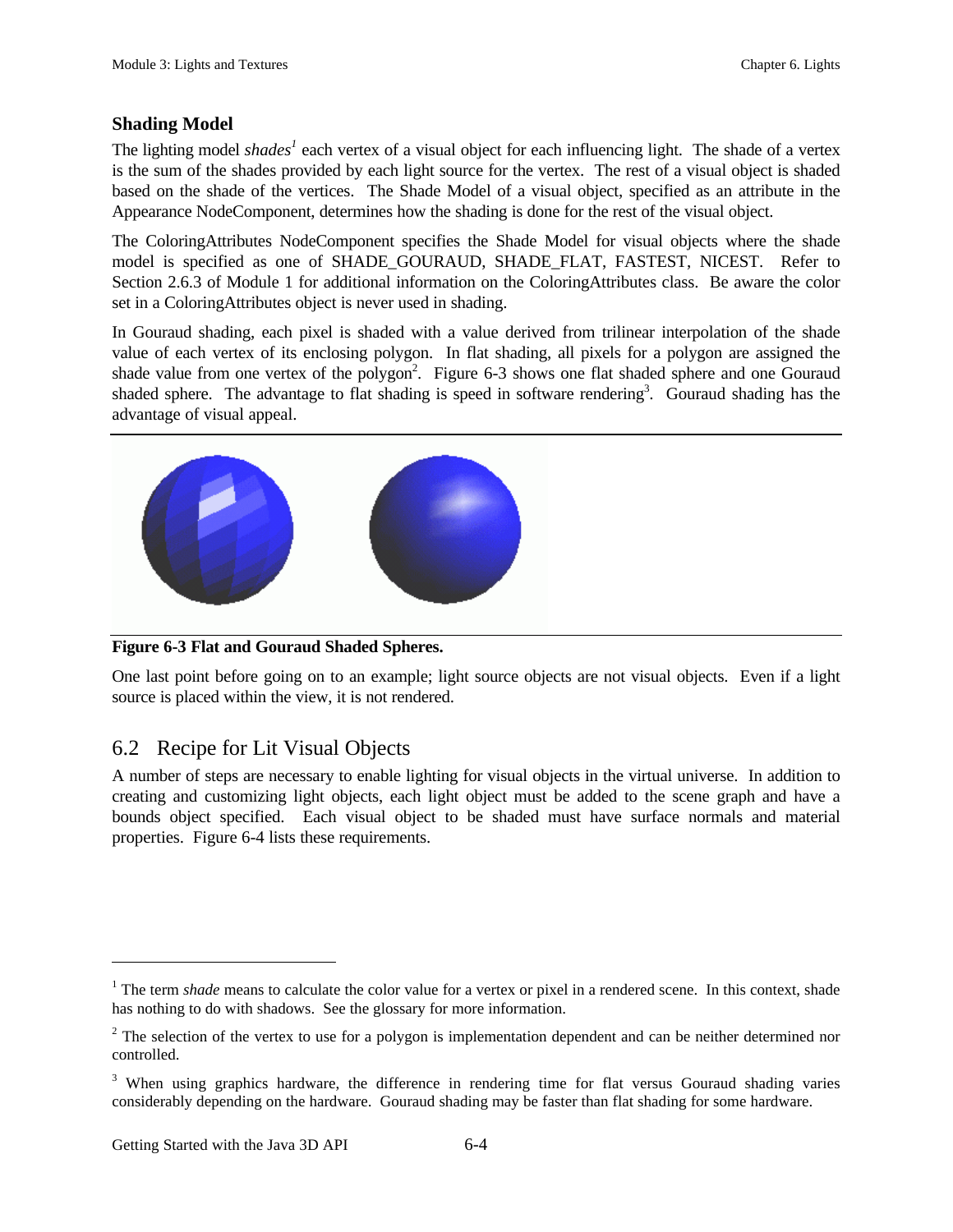| 1. Light Source specification |  |
|-------------------------------|--|
| a. set bounds                 |  |
| b. add to scene graph         |  |
| 2. Visual object              |  |
| a. normals                    |  |
| b. material properties        |  |

## **Figure 6-4 Items Necessary for Lit Scenes in Java 3D**

Missing any one of these items will prevent lighting from being used. The presence of the Material object in an Appearance bundle of a visual object enables the lighting model for that object. Without the Material object the visual object will be colored, but not shaded by either the ColoringAttribute or vertex colors of the Geometry object. If neither is present, then the object will be solid white. Figure 6-5 shows the exception given when a visual object has a Material object but no surface normals.

javax.media.j3d.IllegalRenderingStateException: Cannot do lighting without specifying normals in geometry object

## **Figure 6-5 Exception When a Visual Object With Material is Missing Normals.**

Mistakes with light sources may not be as easy to find. There is no warning for leaving light out of a scene graph. There is no warning for not setting a light source's influencing bounds. In either case, the light object will have no influence on visual objects in the scene graph. A visual object properly specified for shading (i.e., one with a Material object) in a live scene graph but outside the influencing bounds of all light source objects renders black.

It is possible to properly specify a scene in which a visual object with material properties influenced by a light object that renders black. The relative orientation of the light, the visual object, and the viewing direction all come into play in rendering. Periodically this chapter addresses rendering issues. In particular, Sections 6.3.6 and 6.5 present possible programming pitfalls.

## **6.2.1 Simple Lights Example**

As mentioned above, creating shaded renderings involves the proper specification of the light source and visual objects. Thus far, neither the Light classes nor Material objects have been discussed in any detail. However, taking advantage of API defaults and features, we can proceed in lighting virtual worlds. Geometric primitives generate surface normals when requested (refer to Section 2.3.8 of Module 1 for more information). Material Object defaults specify a reasonable visual object. Light source constructors' defaults specify usable light sources.

Using the SimpleUniverse class with the two methods of Code Fragment 6-1 produces a virtual universe including a single sphere with default material properties lit by a single AmbientLight light source object. The first method of the code fragment assembles a Material object with an Appearance object for the Sphere. The second method creates a BranchGroup object to serve as the root of the content branch graph, then adds Sphere and AmbientLight objects to the graph. The Material object in the appearance bundle is added to the Sphere object in the construction of the Sphere (lines 12 and 13). A default BoundingSphere provides the region of influence for the AmbientLight object (lines 15 through 17). The scene graph diagram of this virtual world appears in Figure 6-6.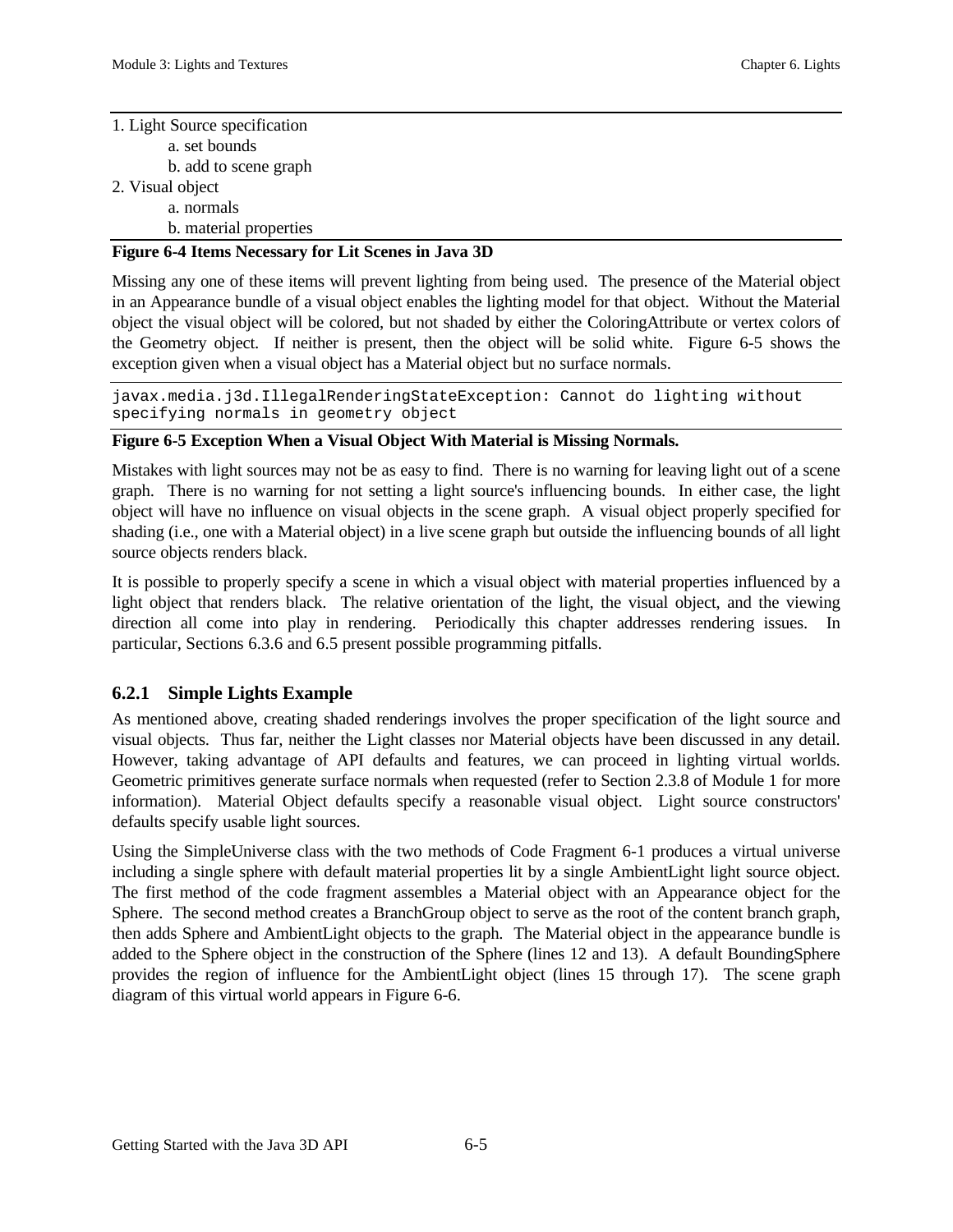```
1. Appearance createAppearance() {
2. Appearance appear = new Appearance();
3. Material material = new Material();
4. appear.setMaterial(material);
5.
6. return appear;
7. }
8.
9. BranchGroup createScene (){
10. BranchGroup scene = new BranchGroup();
11.
12. scene.addChild(new Sphere(0.5f, Sphere.GENERATE_NORMALS,
13. createAppearance()));
14.
15. AmbientLight lightA = new AmbientLight();
16. lightA.setInfluencingBounds(new BoundingSphere());
17. scene.addChild(lightA);
18.
19. return scene;
20. }
```
## **Code Fragment 6-1 Creating a Scene with a Lit Sphere.**

Lines 4 and 5 of Code Fragment 6-1 could be replaced with the following line creating and using an anonymous Material object.

Appear.setMaterial(new Material());

Material objects are fully customizable using the parameterized constructor, simplifying the use of anonymous Material objects (see Section 6.4). By contrast, creating an anonymous Light object makes adding the influencing bounds for the light much harder (see Section 6.3). Keep in mind that naming the Material object may make it easier to share the object among various appearance bundles, resulting in better performance.

The SimpleUniverse provides the VirtualUniverse and Locale objects along with the View Branch Graph for the Scene Graph Diagram shown in Figure 6-6. Without a transformation, the Sphere object and the BoundingSphere object are centered at the origin, and thus they intersect. The Sphere object is shaded by the AmbientLight source. Figure 6-7 shows the resulting image with a white background. The background specification is not shown in the code.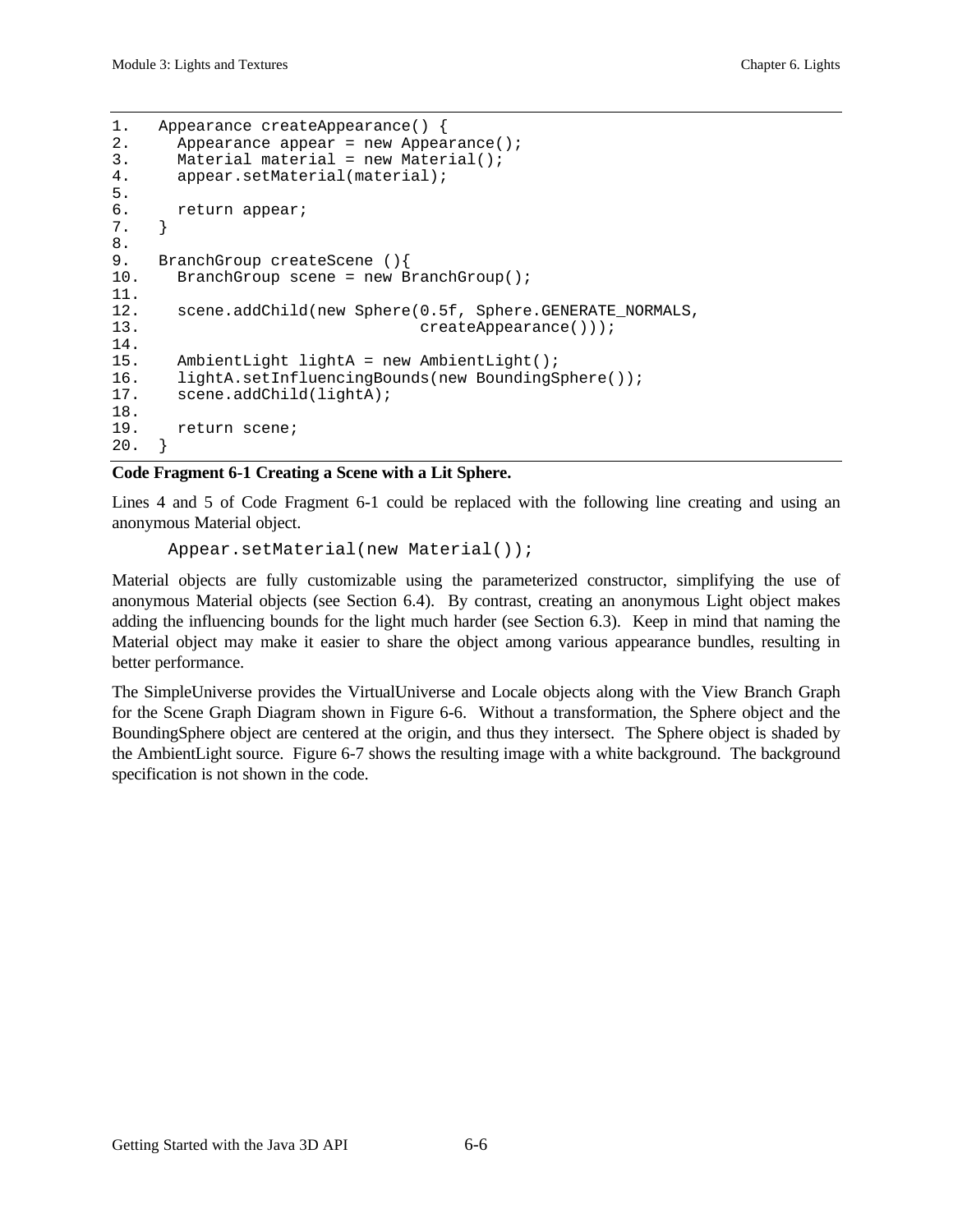

**Figure 6-6 Scene Graph Diagram of Simple Example (Code Fragment 6-1)**

The sphere of Figure 6-7 is uniform gray in color, which is the ambient material property default value.



**Figure 6-7 A Sphere with Ambient Light.**

Figure 6-7 demonstrates that scenes lit with ambient light alone are dull. Because Ambient lighting is uniform, it produces uniform shade. Ambient light is intended as fill light in the scene where other sources do not light. Adding a DirectionalLight source will make this scene more interesting.

Inserting Code Fragment 6-2 into Code Fragment 6-1 adds a DirectionalLight to the content branch graph of the scene graph. Again, the defaults are used for the light source, and a default BoundingSphere is used for the region of influence. Figure 6-8 shows the resulting scene graph diagram without the objects provided by the SimpleUniverse.

```
1. DirectionalLight lightD1 = new DirectionalLight();
```

```
2. lightD1.setInfluencingBounds(new BoundingSphere());<br>3. // customize DirectionalLight object
```

```
3. // customize DirectionalLight object
```

```
4. scene.addChild(lightD1);
```
## **Code Fragment 6-2 Adding a Directional Light to the Scene.**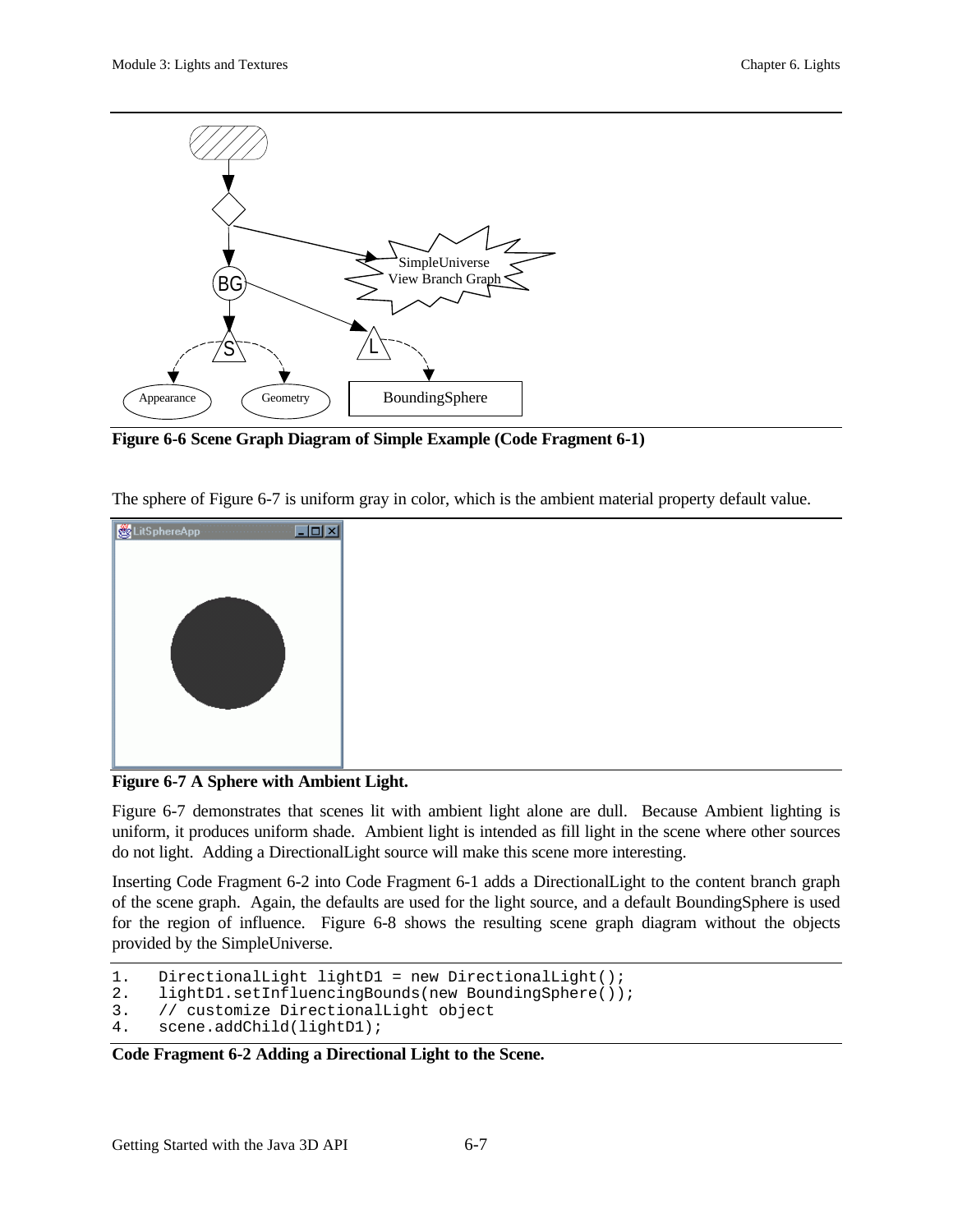

**Figure 6-8 Abbreviated Scene Graph Diagram of Simple Example (Code Fragment 6-1 and 6-2).**

Figure 6-9 shows the image produced by the combination of two code fragments. The influence of the AmbientLight object can hardly be seen with the DirectionalLight source. Obviously, customization of the light objects and/or the material properties of the visual object is necessary to create interesting scenes. These topics are covered in Sections 6.3 and 6.4, respectively. The next section presents a discussion of the location of light objects in the scene graph.



**Figure 6-9 A Sphere with Ambient and Directional Light Sources.**

## **6.2.2 Where to Add a Light Object in the Scene Graph**

The influence of a light object on the world is not affected by the light object's position in the scene graph; however, the bounds object referenced by the light is. The bounds object is subject to the local coordinates of the scene graph where the light object is inserted. Consider Figure 6-10 as an example. The same BoundingSphere object referenced by two light sources provided two different regions of influence due the translation provided by the TransformGroup object. The origin of the local coordinate system of the scene graph below the TransformGroup is 2 meters below the origin of the world (Locale) and the other region of influence sphere.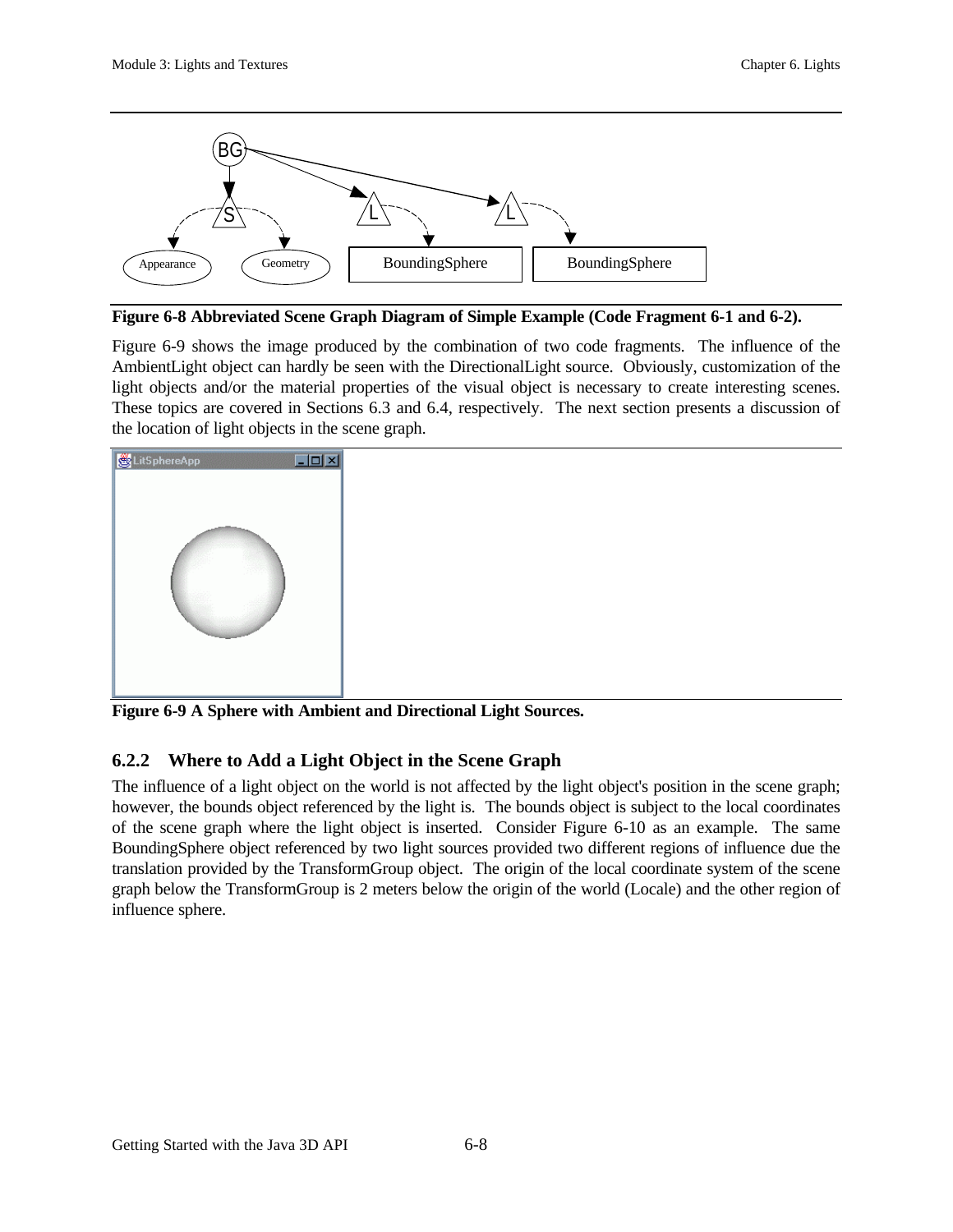

**Figure 6-10 BoundingSphere Affected by Transformation**

Whether or not either, or both, light source objects of the scene graph in Figure 6-10 influence the shading (light) of the visual object depends on whether the bounds of the visual object intersects the region of influence of the light objects. Specifying a light's region of influence as a single bounds object may not work for all applications. Section 6.6 presents alternative methods for controlling the influence of lights.

## 6.3 Light Classes

The Java 3D API provides four classes for lights. Each are derived from the Light class. Figure 6-11 shows the Java 3D class hierarchy related to lights. Light, an abstract class, provides the methods and associated capability constants for manipulating the state, color, and bounds of a Light object. The state of light is a Boolean turning the light on or off. Sections 6.3.1 through 6.3.4 give details for each of the light classes. Section 6.6 presents alternative methods for controlling the influence of lights.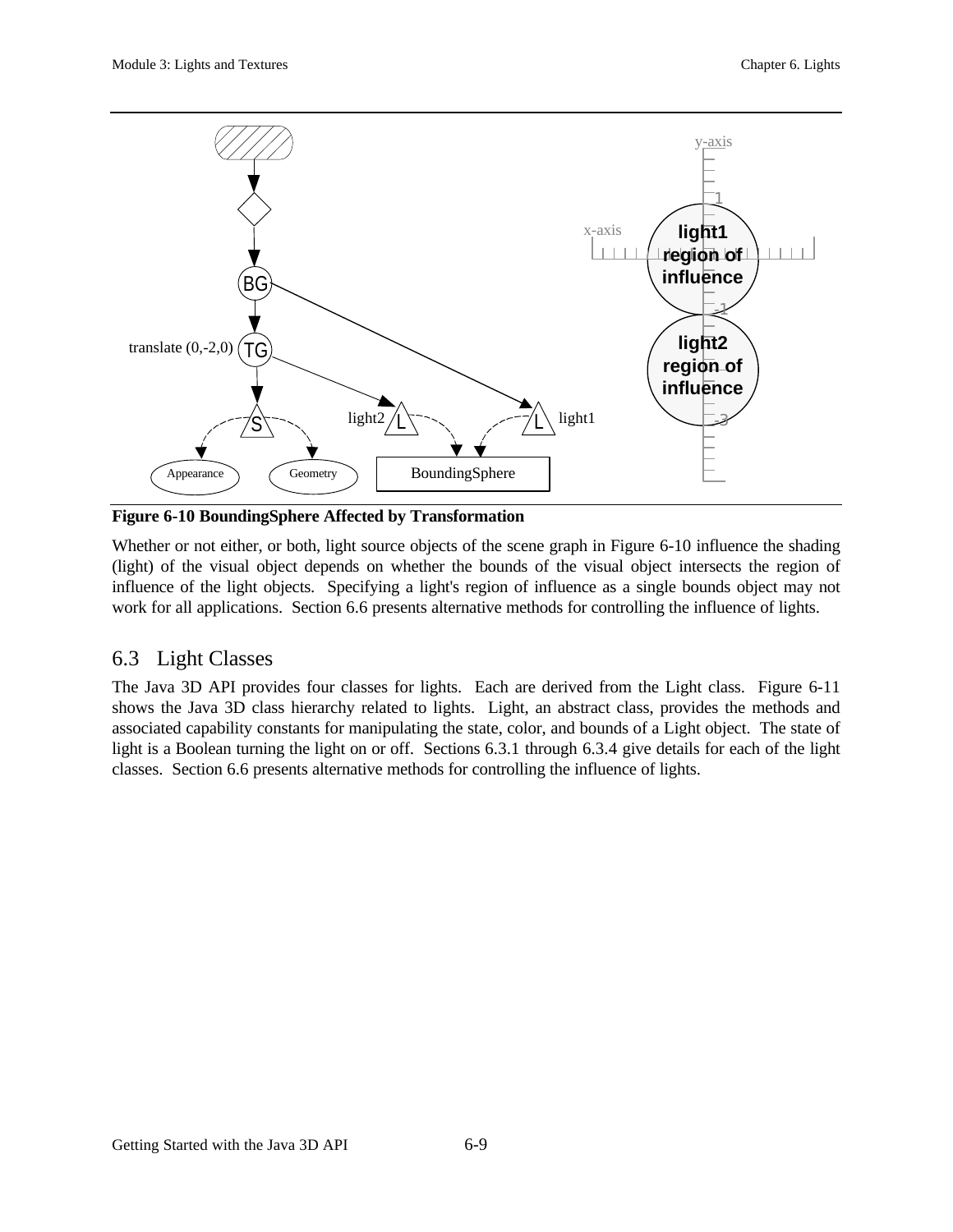

## **Figure 6-11 Java 3D API Class Hierarchy for Light Classes**

The following reference block lists the methods and constants of the Light class. Recall that bounds set with setInfluencingBounds() enables a light when the referenced bounds object intersects the view frustum.

#### **Light Method and Capability Summary (partial list)**

Light is an abstract class containing instance variables common to all lights. Additional methods appear in a reference block in Section 6.6 (page 6-29).

**void setColor(Color3f color)** Sets the Light's current color.

**void setEnable(boolean state)**

Turns the light on or off.

**void setInfluencingBounds(Bounds bounds)** Sets the light's influencing bounds.

### **Light Capabilities Summary**

Refer to Section 1.8.2 for more information on Capabilities.

```
ALLOW_INFLUENCING_BOUNDS_READ | WRITE
```
**ALLOW\_STATE\_READ | WRITE ALLOW\_COLOR\_READ | WRITE**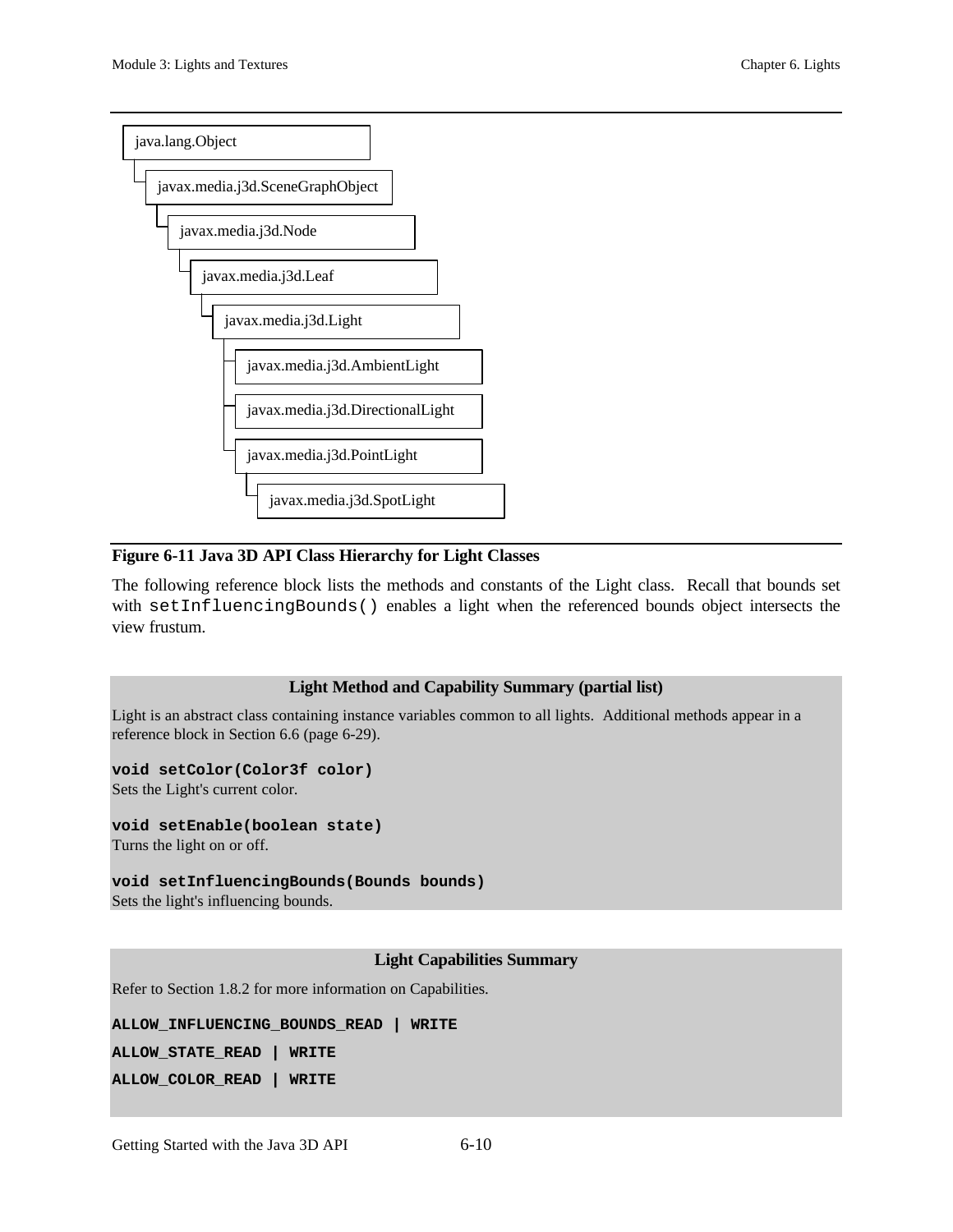## **6.3.1 Ambient Light**

Ambient light objects provide light of the same intensity in all locations<sup>4</sup> and in all directions. Ambient light objects model the light reflected from other visual objects. If you look up at the underside of your desk, you will see the bottom surface of the desk although no light source is directly shining on that surface (unless you have a lamp under your desk). The light shining up on the bottom surface of the desk reflected off the floor and other objects. In natural environments with many objects, light reflects off many objects to provide ambient light. The AmbientLight class in Java 3D simulates this effect.

The following reference block lists the constructors for the AmbientLight class. The Light abstract class provides the methods and capabilities for this class (listed in the previous reference block).

## **AmbientLight Constructor Summary**

A light source object providing the same intensity of light at all locations in all directions. Models the complex inter-object reflection of light present in natural scenes. See the Light Method Summary on page 6-10 for methods.

**AmbientLight()** Constructs and initializes an ambient light source using the following default values: lightOn true color (1, 1, 1)

## **AmbientLight(Color3f color)**

Constructs and initializes an ambient light using the specified parameters.

## **AmbientLight(boolean lightOn, Color3f color)**

Constructs and initializes an ambient light using the specified parameters.

While it may be natural to think of an ambient light source as globally applicable, it is not necessarily true in a Java 3D program. AmbientLight source influence is controlled by its bounds just like other Java 3D light sources. Multiple AmbientLight source objects can be used in a Java 3D program. There is no limit on the number of AmbientLight source objects in Java 3D programs<sup>5</sup>.

As mentioned in Section 6.1 (Shading in Java 3D ), the shade of a vertex is the result of the light sources, the material properties of the visual object, and their relative geometry (distance and orientation). For ambient reflections, the geometry is not a factor. The ambient material property is only used in calculating the ambient reflection. The lighting model calculates the ambient reflection of light as the product of AmbientLight intensity and the ambient material properties of visual object. Section 6.4 presents material properties of visual objects in more detail.

## **6.3.2 Directional Light**

<u>.</u>

A DirectionalLight source approximates very distant light sources such as the sun. Unlike AmbientLight sources, DirectionalLight sources provide light shining in one direction only. For objects lit with a DirectionalLight source, the Light vector is constant.

<sup>&</sup>lt;sup>4</sup> Of course, the influence of the light source is limited by its bounds. "In all locations" means under the visual object as well as over it when the light source's bounds intersects the ambient light source's region of influence.

<sup>&</sup>lt;sup>5</sup> While the Java 3D API imposes no limit on the number of light sources, the implementation may. See page 6-20 for more information on the Limit on the Number of Lights.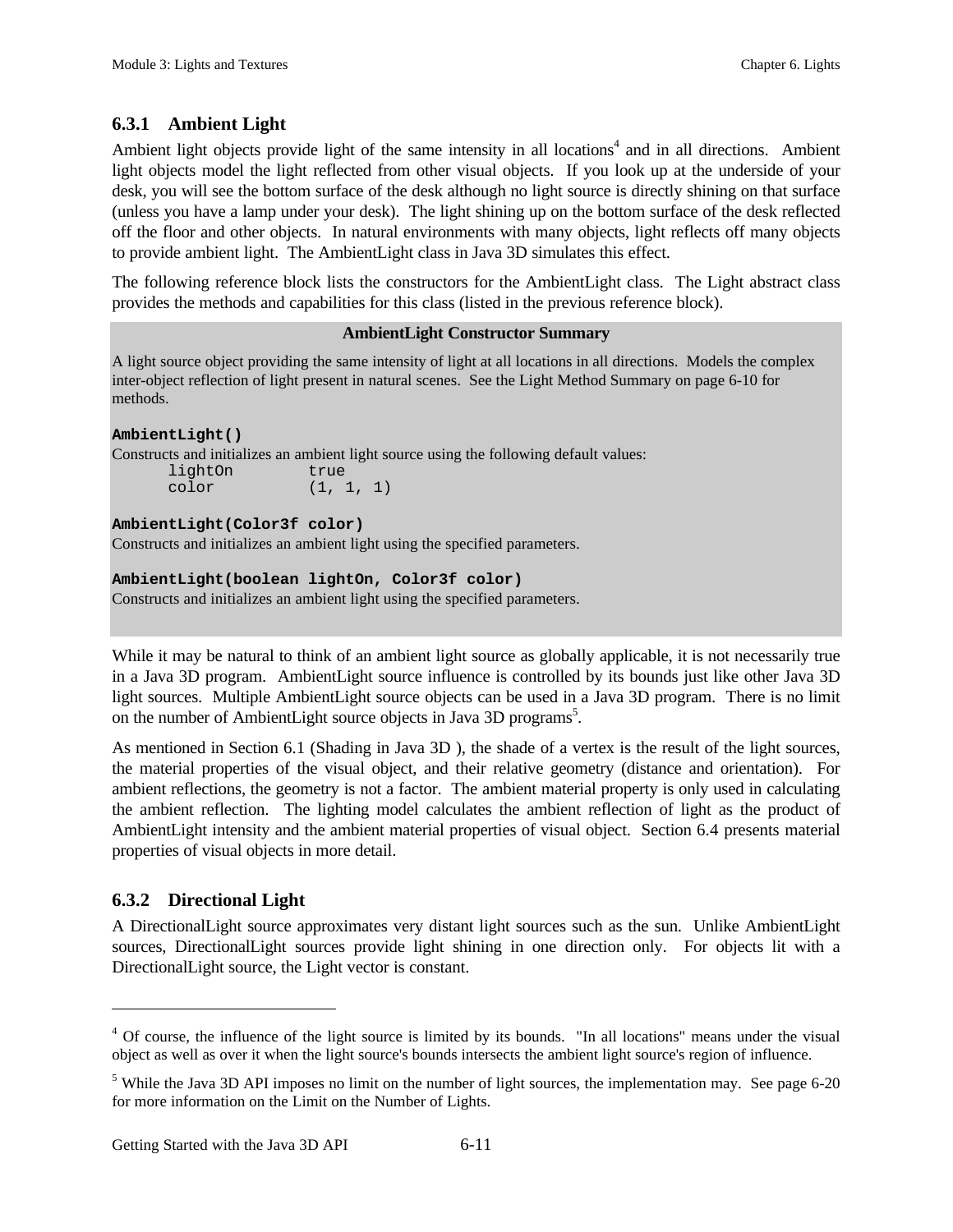Figure 6-12 shows two vertices of the same sphere being lit by a DirectionalLight source. The Light Vector is the same for these two and all vertices. Compare Figure 6-12 with Figure 6-1 to see the difference. Since all light vectors from a DirectionalLight source are parallel, the light does not attenuate. In other words, the intensity of a DirectionalLight source does not vary by the distance between the visual object and the DirectionalLight source.



## **Figure 6-12 Light Vector is Constant for DirectionalLight Source.**

The next two reference block list the constructors and methods for DirectionalLight object, respectively.

#### **DirectionalLight Constructor Summary**

DirectionalLight objects model very distant light sources having a constant light direction vector.

#### **DirectionalLight()**

Constructs and initializes a directional source using the following default values:

lightOn true  $color(1, 1, 1)$ <br>direction  $(0, 0, -1)$  $(0, 0, -1)$ 

#### **DirectionalLight(Color3f color, Vector3f direction)**

Constructs and initializes a directional light with specified color and direction. By default the state is true (on).

#### **DirectionalLight(boolean lightOn, Color3f color, Vector3f direction)**

Constructs and initializes a directional light with specified state, color, and direction.

The following reference block lists the methods and capability bits the DirectionalLight class adds to the methods of Light class.

#### **DirectionalLight Method Summary**

See the Light Method Summary on page 6-10 for more methods.

**void setDirection(Vector3f direction)** Set light direction.

**void setDirection(float x, float y, float z)** Set light direction.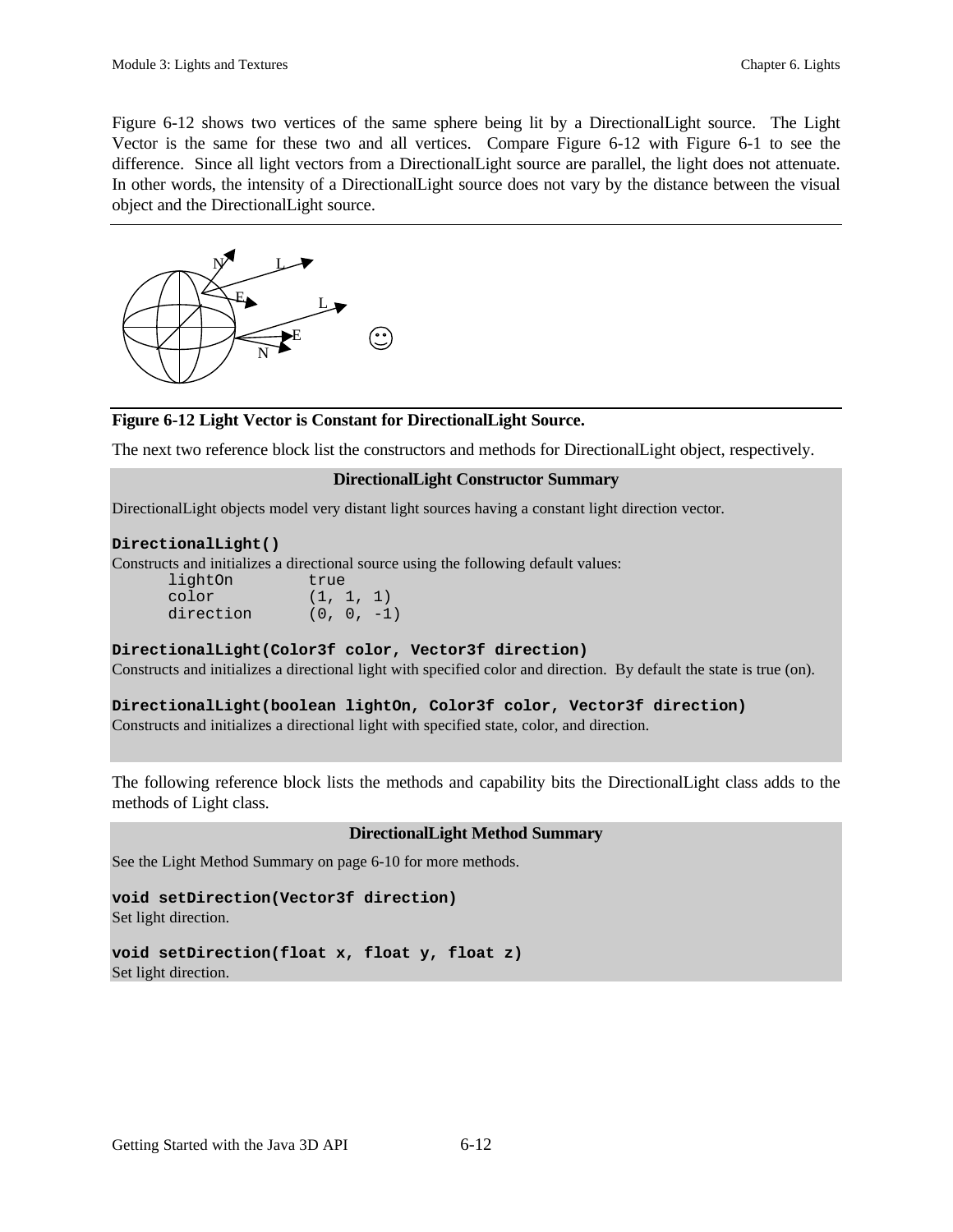## **DirectionalLight Capabilities Summary**

In addition to the Capabilities inherited from Light (listed on page 6-11), DirectionalLight objects have the following Capability.

#### **ALLOW\_DIRECTION\_READ | WRITE**

DirectionalLights only participate in diffuse and specular reflection portions of the lighting model. For diffuse and specular reflections, the geometry is a factor (unlike ambient reflections). Varying the direction of the light source will change the shading of visual objects. Only diffuse and specular material properties are used in calculating the diffuse and specular reflections. Section 6.4 presents material properties of visual objects in more detail.

## **6.3.3 Point Light**

The PointLight is the conceptual opposite of a DirectionalLight. It is an omni-directional light source whose intensity attenuates with distance and has location. (A DirectionalLight source has no location, just a direction.) PointLight objects approximate bare light bulbs, candles, or other light sources without reflectors or lenses.

A quadratic equation models the attenuation of PointLight sources. The equation is found in Section E.2 of The Java 3D API Specification. Figure 6-13 illustrates the relationship of a PointLight object with a sphere. Note that the light vectors are not parallel.



## **Figure 6-13 Light Vector Varies for a PointLight Source.**

The following two reference blocks list the constructors and methods of PointLight, respectively.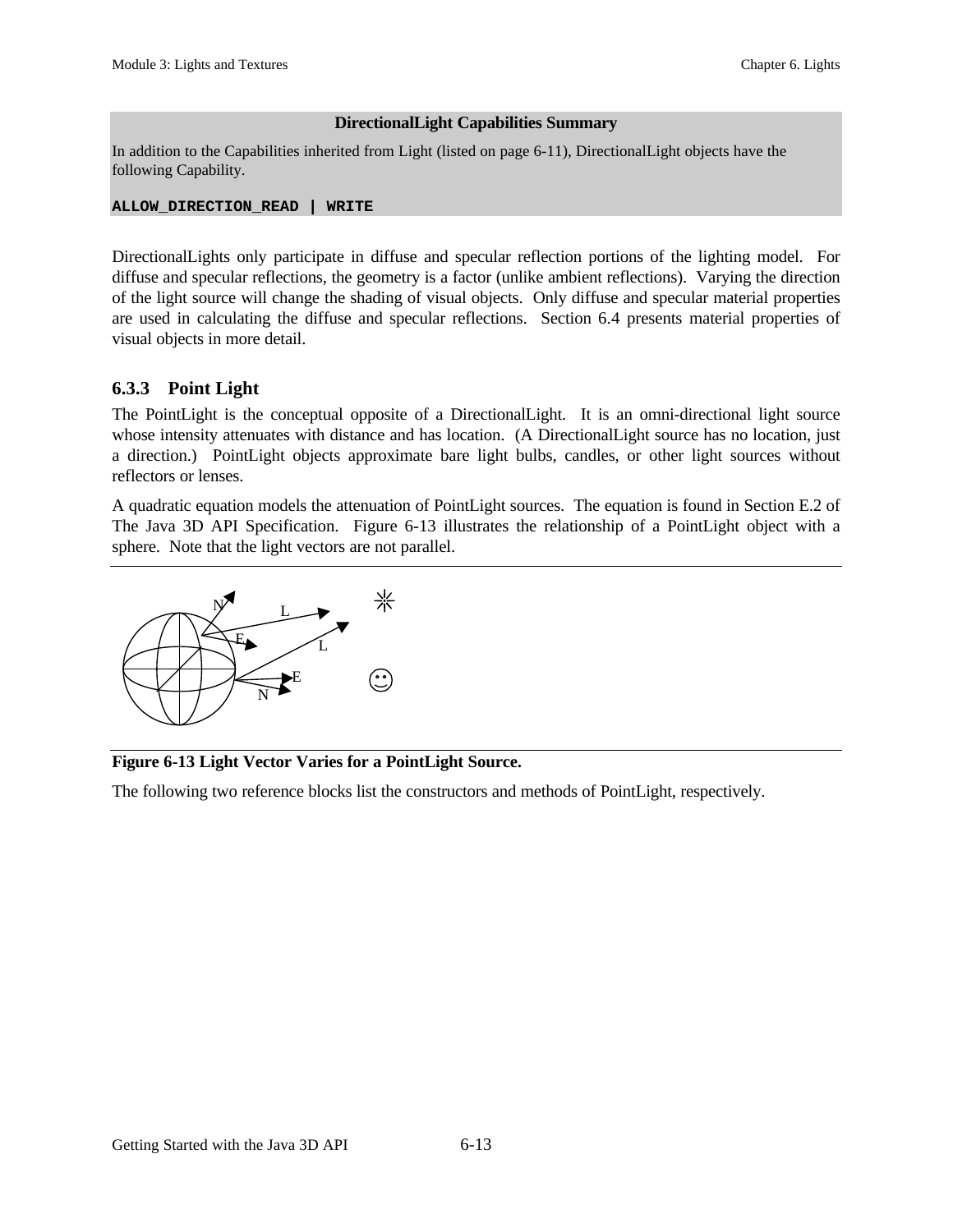#### **PointLight Constructor Summary**

The PointLight object specifies an attenuated light source at a fixed point in space that radiates light equally in all directions away from the light source.

#### **PointLight()**

Constructs and initializes a point light source using the following default values:

| lightOn     | true      |  |  |
|-------------|-----------|--|--|
| color       | (1, 1, 1) |  |  |
| position    | (0, 0, 0) |  |  |
| attenuation | (1, 0, 0) |  |  |

**PointLight(Color3f color, Point3f position, Point3f attenuation)**

Constructs and initializes a point light. By default, the light is on.

**PointLight(boolean lightOn, Color3f color, Point3f position, Point3f attenuation)**

Constructs and initializes a point light.

#### **PointLight Method Summary**

See the Light Method Summary on page 6-10 for more methods.

#### **void setAttenuation(Point3f attenuation)**

Sets this Light's current attenuation values and places it in the parameter specified. The three values specified in the Point3f object specify the *constant*, *linear*, and *quadratic* coefficients, respectively.

> $\emph{constant}$  + linear \* distance + quadratic \* distance<sup>2</sup> 1 *attenuation* =

where *distance* is measured from the light source to the vertex being shaded.

**void setAttenuation(float constant, float linear, float quadratic)** Sets this Light's current attenuation values and places it in the parameter specified. See the above equation.

**void setPosition(Point3f position)** Set light position.

**void setPosition(float x, float y, float z)**

Set light position.

#### **PointLight Capabilities Summary**

In addition to the Capabilities inherited from Light (listed on page 6-11), PointLight objects have the following Capabilities.

**ALLOW\_POSITION\_READ | WRITE**

**ALLOW\_ATTENUATION\_READ | WRITE**

Like DirectionalLights, PointLights only participate in diffuse and specular reflection portions of the lighting model. For diffuse and specular reflections, the geometry is a factor. Varying the location of a PointLight object will change the shading of visual objects in a scene.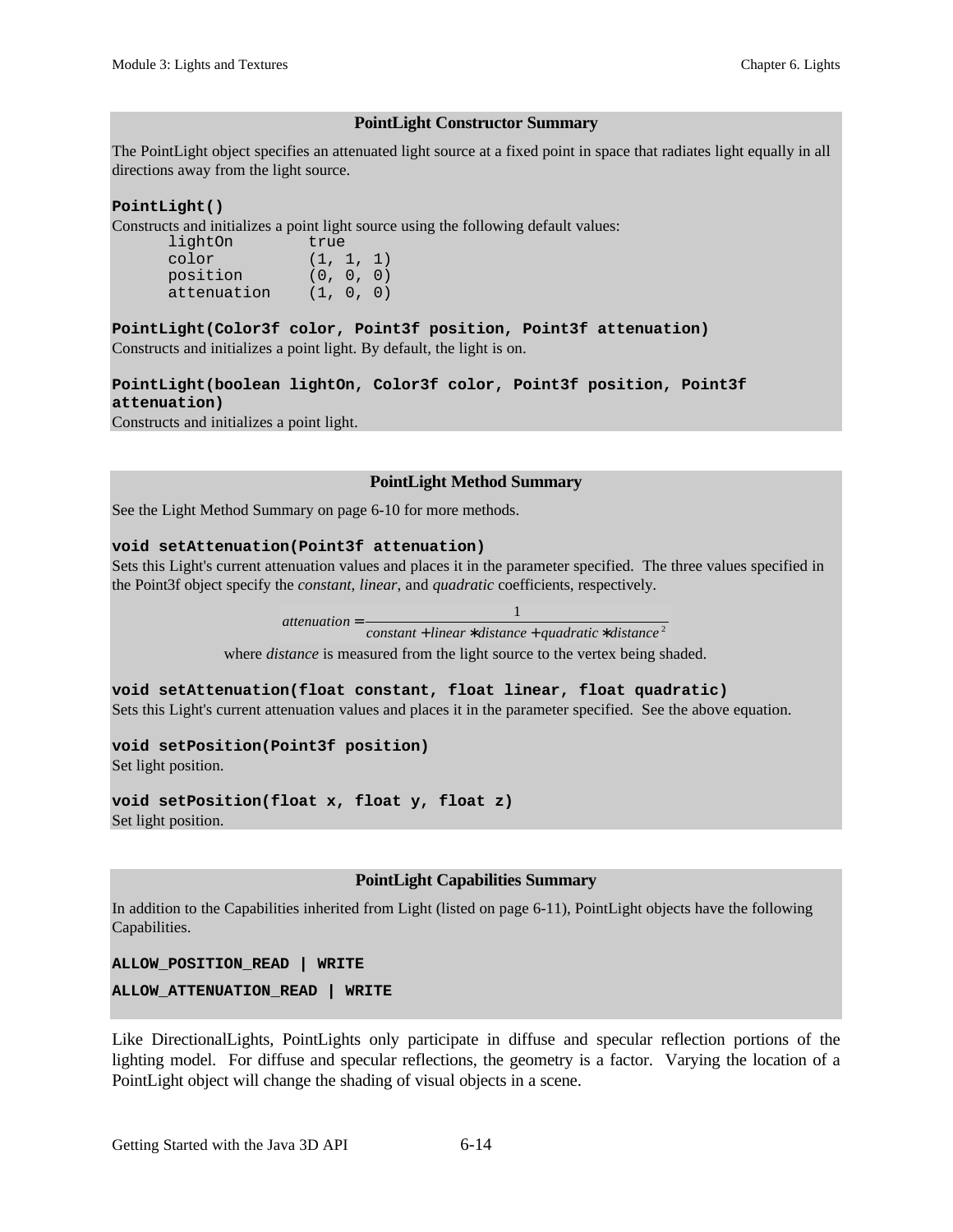## **6.3.4 Spot Light**

SpotLight is a subclass of PointLight. SpotLight class adds direction and concentration to the position and attenuation parameters of PointLight. SpotLight objects model man-made light sources such as flash lights, lamps, and other sources with reflectors and/or lenses.

The intensity of light produced from a SpotLight source produces light within a specified spread angle from the direction of the light. If the vertex lies outside the spread angle of the light, then no light is produced. Inside the spread angle, the intensity varies by the angle and distance to the vertex. Again, a quadratic equation models the attenuation due to distance. The concentration parameter and a different equation governs the variation of intensity due to angle. The equations governing these relationships are found in Section E.2 of The Java 3D API Specification. Figure 6-14 illustrates in 2D how light intensity varies from a PointLight source in 3D.



**Figure 6-14 Light Intensity Varies with Distance and Orientation for a PointLight Source.**

The spread angle of a SpotLight object may cause the light to illuminate part of a visual object. This is the only light capable of lighting part of a visual object.

The following two reference blocks list the constructors and methods of PointLight, respectively.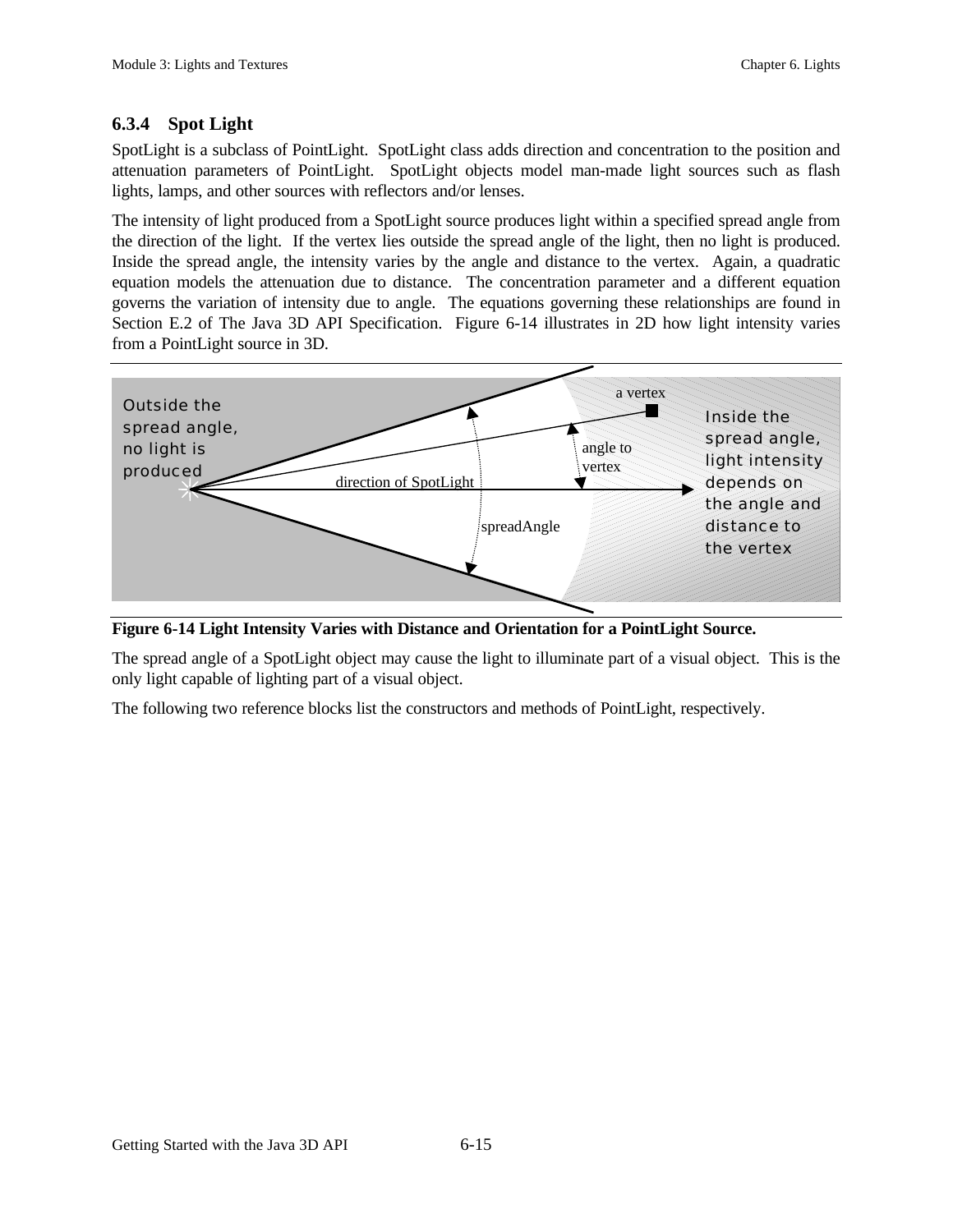#### **SpotLight Constructor Summary**

SpotLight is a subclass of a point light object with the addition of direction, spread angle, and concentration attributes.

#### **SpotLight()**

Constructs and initializes a spot light source using the following default values:

lightOn true<br>color (1, 1, 1) color (1, 1, 1) position (0, 0, 0) attenuation (1, 0, 0) direction (0, 0, -1) spreadAngle PI (180 degrees) concentration 0.0

**SpotLight(Color3f color, Point3f position, Point3f attenuation, Vector3f direction, float spreadAngle, float concentration)**

Constructs and initializes a spot light. See the PointLight Method Summary on page 6-14 for information on attenuation. By default the light is on.

**SpotLight(boolean lightOn, Color3f color, Point3f position, Point3f attenuation, Vector3f direction, float spreadAngle, float concentration)** Constructs and initializes a spot light. See the PointLight Method Summary on page 6-14 for information on attenuation.

#### **SpotLight Method Summary**

See the PointLight Method Summary on page 6-14, and the Light Method Summary on page 6-10 for more methods.

**void setConcentration(float concentration)**

Set spot light concentration.

## **void setDirection(float x, float y, float z)**

Set light direction.

#### **void setDirection(Vector3f direction)**

Sets the light's direction.

#### **void setSpreadAngle(float spreadAngle)**

Set spot light spread angle.

#### **SpotLight Capabilities Summary**

In addition to the Capabilities inherited from Light (listed on page 6-11), SpotLight objects have the following Capabilities.

**ALLOW\_SPREAD\_ANGLE\_READ | WRITE**

**ALLOW\_CONCENTRATION\_READ | WRITE**

```
ALLOW_DIRECTION_READ | WRITE
```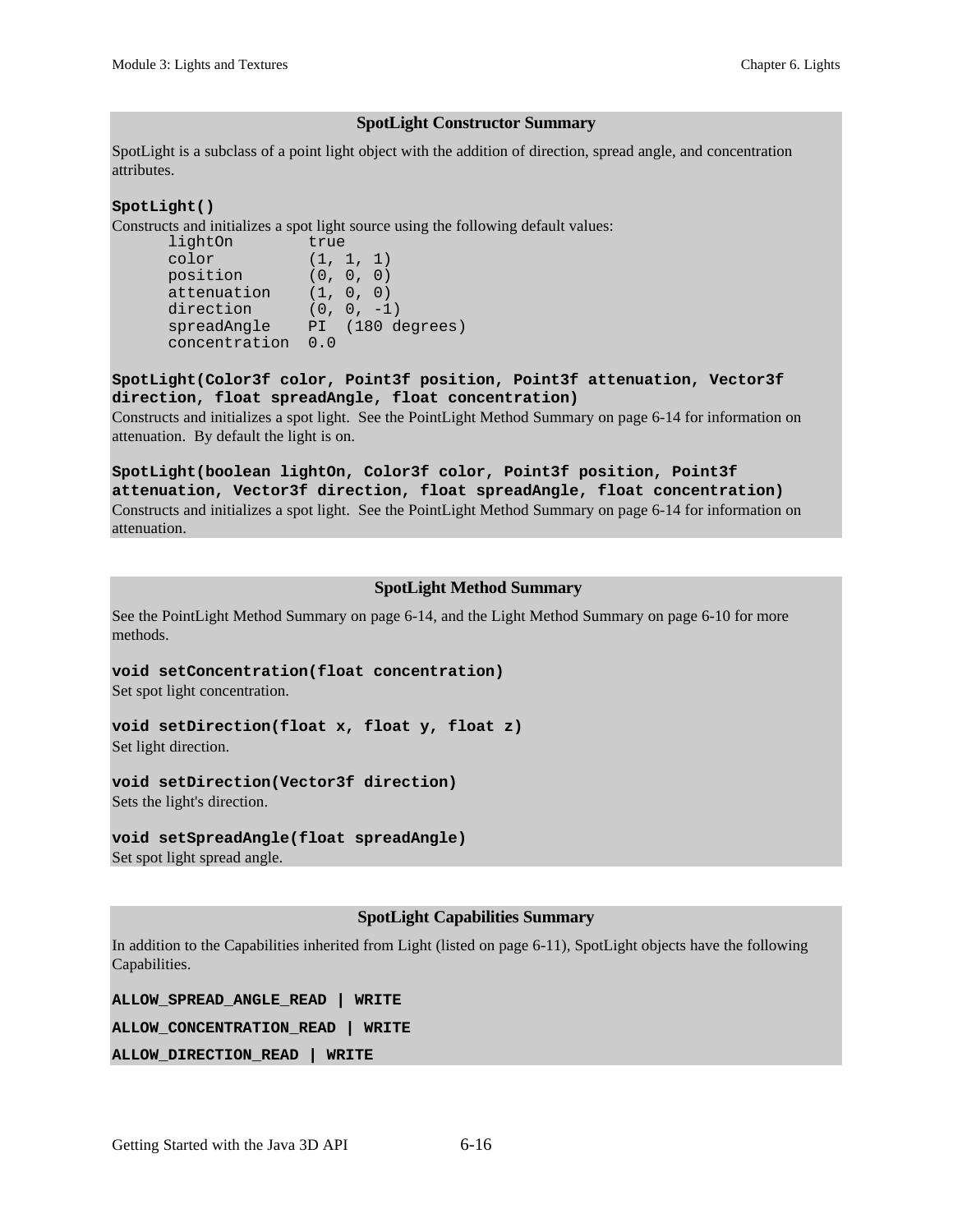Like DirectionalLight and PointLight objects, SpotLights only participate in diffuse and specular reflection portions of the lighting model. For diffuse and specular reflections, the geometry is a factor. Changing the location or orientation of a SpotLight source changes the shading of the vertices within the light's region of influence.

## **6.3.5 Applications of Light Sources**

With all of the types of light sources, and variety of ways to use them, I will give a little guidance on their typical use in this section. In general, you want to use as few light sources as you can for a given application. How many is enough will vary depending on the lighting effect desired for the application. The number of lights and the setting of attributes is much more an artistic consideration than a scientific one.

From an artistic point of view, it is often sufficient to have only two lights for a given scene. One light provides the main lighting, the other is used to fill in the darker side of the objects. The main light is typically positioned to the viewer's right, the fill to the viewer's left. Again, these are simply general guidelines for what can be a complex artistic design.

Including Directional light sources is preferred for most applications since the computation required in rendering is significantly less than for point and spot lights. Point light sources are rarely used due to the high computational complexity.

Including a single Ambient light source with a large region of influence is normal. This will light the backsides of objects (like the "dark side of the moon"). The default color will work reasonably well. The time required to include the Ambient light is small compared to other light sources. Leaving out an Ambient light may be very noticeable in some scenes, and not noticed at all in other scenes.

## **6.3.6 Examples of Lighting**

The interaction of light with objects is very complex in nature. Even in the virtual world where the lighting model is less complex, the light sources are simplistic, and the surfaces are less detailed, the effect of a light source on a visual object is rather complex. This section presents a few lighting examples to help clarify the characteristics, capabilities, and limitations of the lighting model in Java 3D.

## **Two Colored Lights**

Figure 6-15 shows a single white sphere illuminated by two directional light sources, one red and one blue. Although it may surprise you, the resulting shade is magenta. Mixing red and blue watercolor results in purple, which is the result in the subtractive color system. Mixing red and blue light results in magenta, the results of an additive color system.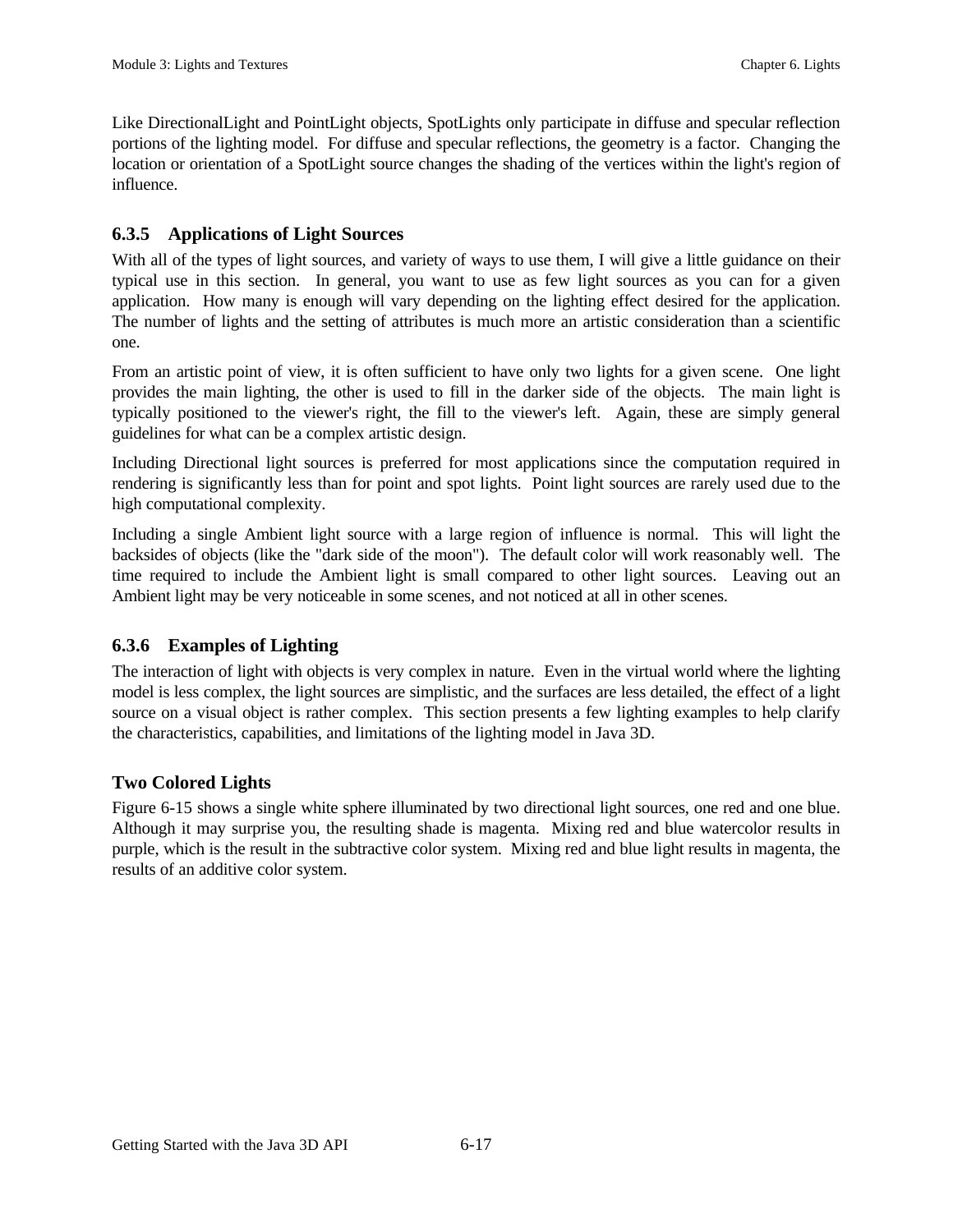

**Figure 6-15 Spheres Lit by Two Directional Light Sources**

In the absence of light, the sphere is black. If the only light source is red, then the sphere appears red, or some shade of red. In adding a blue light source, only red, blue, and mixtures of red and blue are possible.

## **Different Lighting Patterns**

The next application illustrates the differences among light sources. In LightsNPlanesApp.java three planes are lit by one light source each. From left to right, DirectionalLight, PointLight, and SpotLight objects light the planes. Figure 6-16 shows the image rendered by this application.



**Figure 6-16 Planes Lit by Directional, Point, and Spot Light Sources (best viewed in color).**

The DirectionalLight illuminates the plane evenly. The PointLight, located directly above the upper edge of the center plane, illuminates the center plane unevenly due to the variable direction of light with respect to the normals, and, to a lesser extent, attenuation of the light. The SpotLight, also located directly above the center of its plane, only illuminates a small part of the third plane.

Figure 6-17 illustrates the geometry involved in the lighting of the first two planes. In the left illustration, the constant light vectors of the DirectionalLight source in combination with the constant normal vectors of a plane results in constant reflection vectors, and even illumination of the plane. In the right illustration the variable light vectors of the PointLight source combine with the constant normal vectors of the plane resulting in various directions for reflection vectors, and uneven illumination of the plane. The SpotLight is a special case of the PointLight source where the influence of the light source is limited by the spread angle.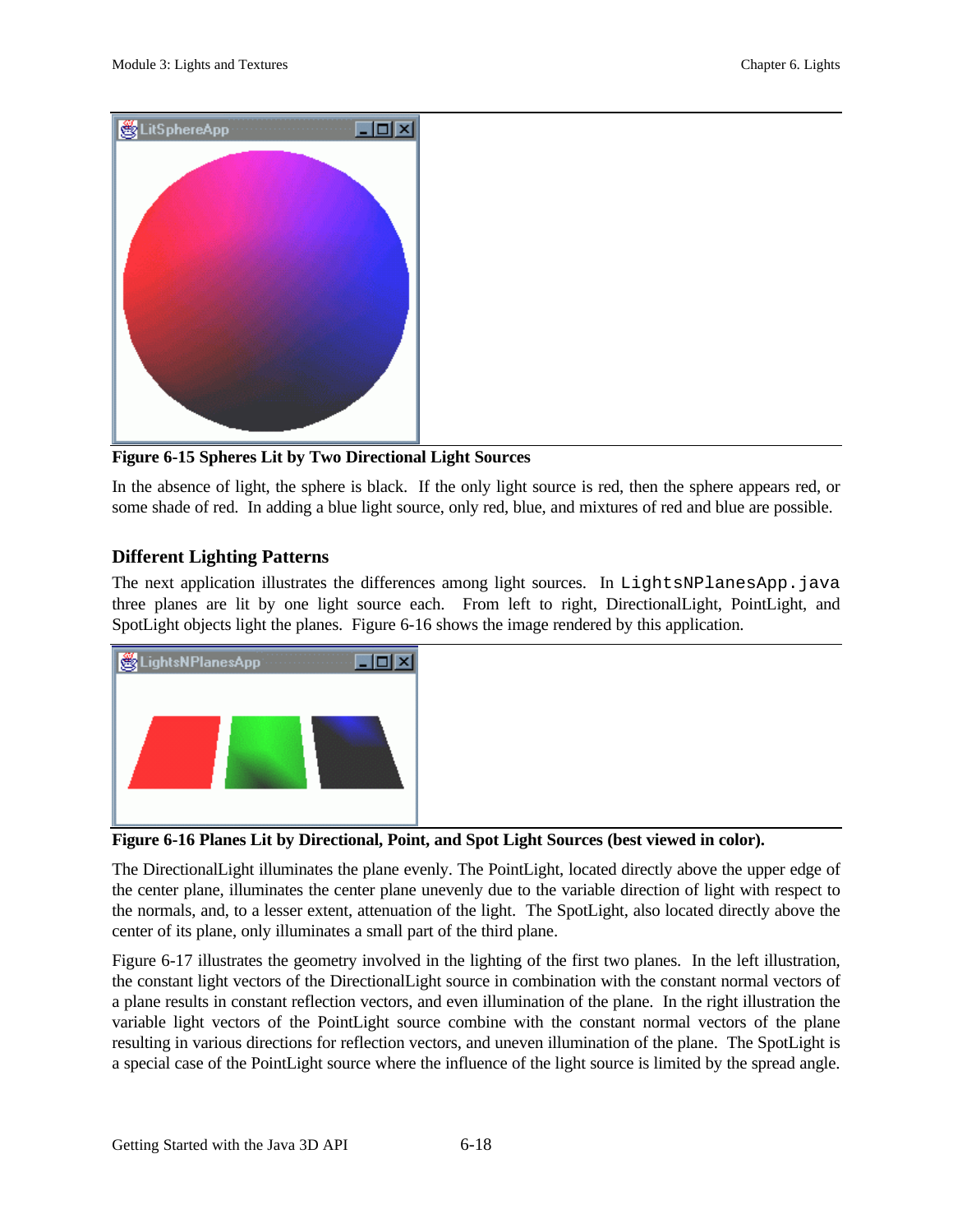

**Figure 6-17 Geometry of Lighting Planes with Directional and Point Light Sources**

## **Concentration and Spread Angle of SpotLights**

Figure 6-18 shows images rendered from two different versions of the ConcentrationApp.java program. One plane is lit by nine spot lights in the program. The spread angle and concentration values for the spot lights vary by position. The spread angle varies by row with values of .1, .3. and .5 (radians) for the upper to lower row, respectively. The concentration varies by column with values of 1.0, 50.0, and 100.0 for the left to right columns, respectively.

The concentration values have no effect for the upper row, the spread angle is the only factor. On the lower row, the concentration has an effect for each of the spread angles. The blue in the images is the diffuse color of the material.



**Figure 6-18 A Plane Lit by SpotLights with Different Concentrations and Spread Angles.**

ConcentrationApp demonstrates two limitations of the lighting model. The first being the rendering artifacts shown in Figure 6-18. Similar artifacts are visible in Figure 6-16. The uneven lighting patterns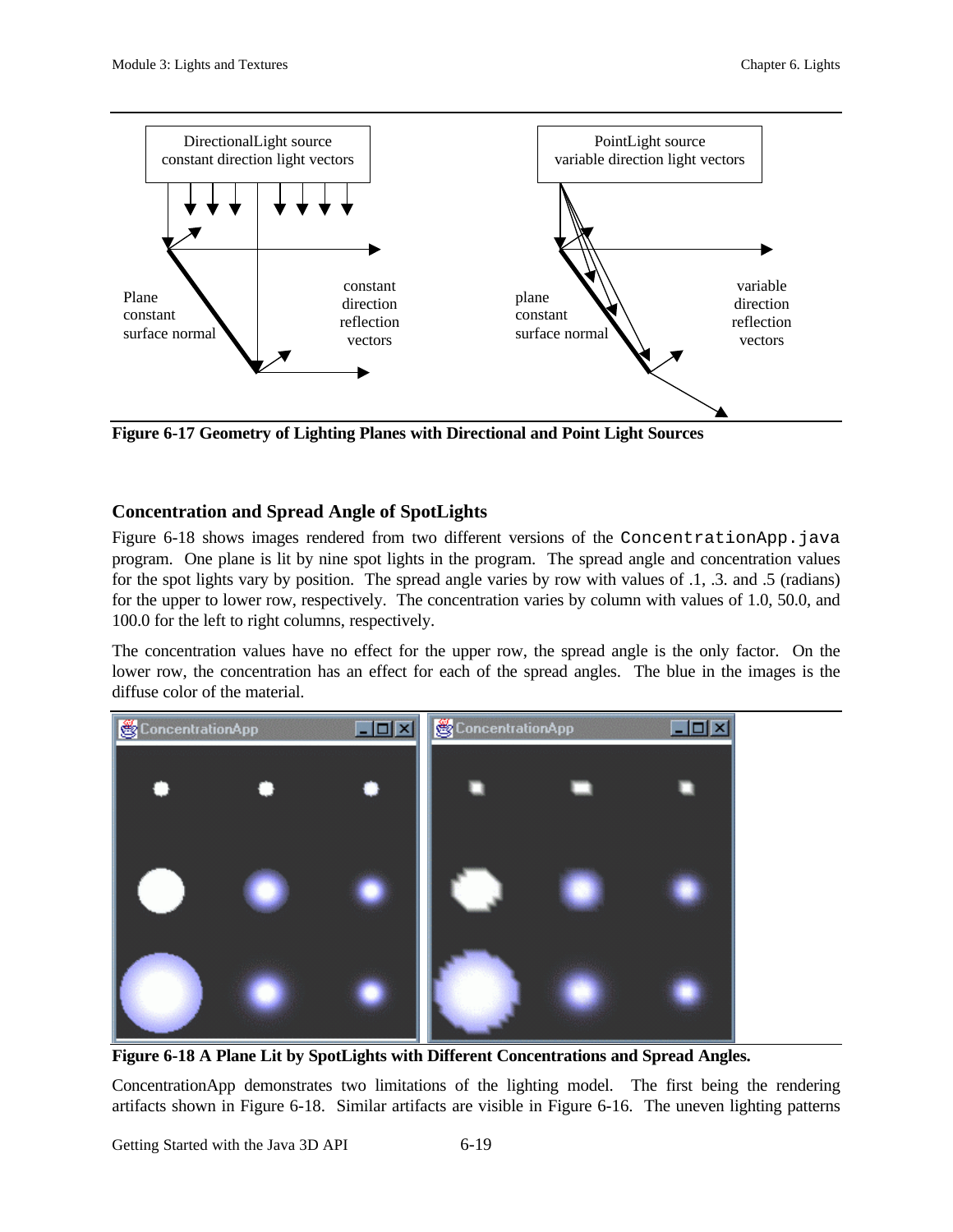for both the green and red planes is due to the small number of vertices used to represent the planes. Recall the lighting model is only applied per vertex. So the more vertices, the smoother the lighting effect and the longer it will take to render.

The difference in the left and right images of Figure 6-18 is due to the difference in the number of vertices used to represent the plane. The version of the program that generated the left image used 16 times more vertices than the one on the right (2,500 vertices versus 40,000). The artifacts in the right image is a result of the reduction of vertex density on the surface and the triangulation imposed by the Java 3D rendering system.

## **Limit on the Number of Lights**

The second limitation demonstrated in ConcentrationApp is not seen in the rendering. The plane in ConcentrationApp is really four plane objects next to each other. This was done to overcome a potential limitation of underlying rendering system. The OpenGL specification only requires support for eight simultaneous light sources<sup>6</sup>. If the plane in ConcentrationApp were one visual object, then OpenGL would limit the number of lights to eight for some machines.

Using the influencing bounds to pick only the relevant light sources for a visual object, Java 3D dynamically creates light specifications for lights as visual objects are rendered. As long as no single object is lit by more than eight lights, Java 3D programs are not limited in the number of lights in a virtual world.

So in providing four smaller planes and the appropriate bounds to ensure that no plane is influenced by more than eight lights in the example, it appears there are nine lights (actually ten, with the ambient light) illuminate one plane. It takes a little more programming, but the resulting program is more portable. While many implementations of OpenGL support more than eight simultaneous lights, if you plan distribute your programs, you should be aware of this potential limitation.

In this section, a few examples show some of the characteristics and limitation of lighting in Java 3D. The intention of this section is to give readers basic usage examples and some example figures to compare to their own programs. It is not possible to provide examples of every possible lighting situation, as the factors in rendering are too varied.

One last thing, the point and spot light support the specification of attenuation. The attenuation is specified by the constant terms in the inverse quadratic equation based on the distance between the light and the vertex (see the reference block on page ). Finding the appropriate attenuation for a specific application is an artistic issue. No attenuation example programs are included in this tutorial.

## 6.4 Material Object

 $\overline{a}$ 

The material properties of a visual object are specified in the Material object of an appearance bundle. Material is a subclass of NodeComponent. Figure 6-19 shows the Java 3D API hierarchy for Material.

Getting Started with the Java 3D API 6-20

<sup>&</sup>lt;sup>6</sup> As you should be aware, the Java 3D API uses low level graphics systems for rendering (currently OpenGL or DirectX). The limitations of a particular low level graphics system may affect the results of a Java 3D program.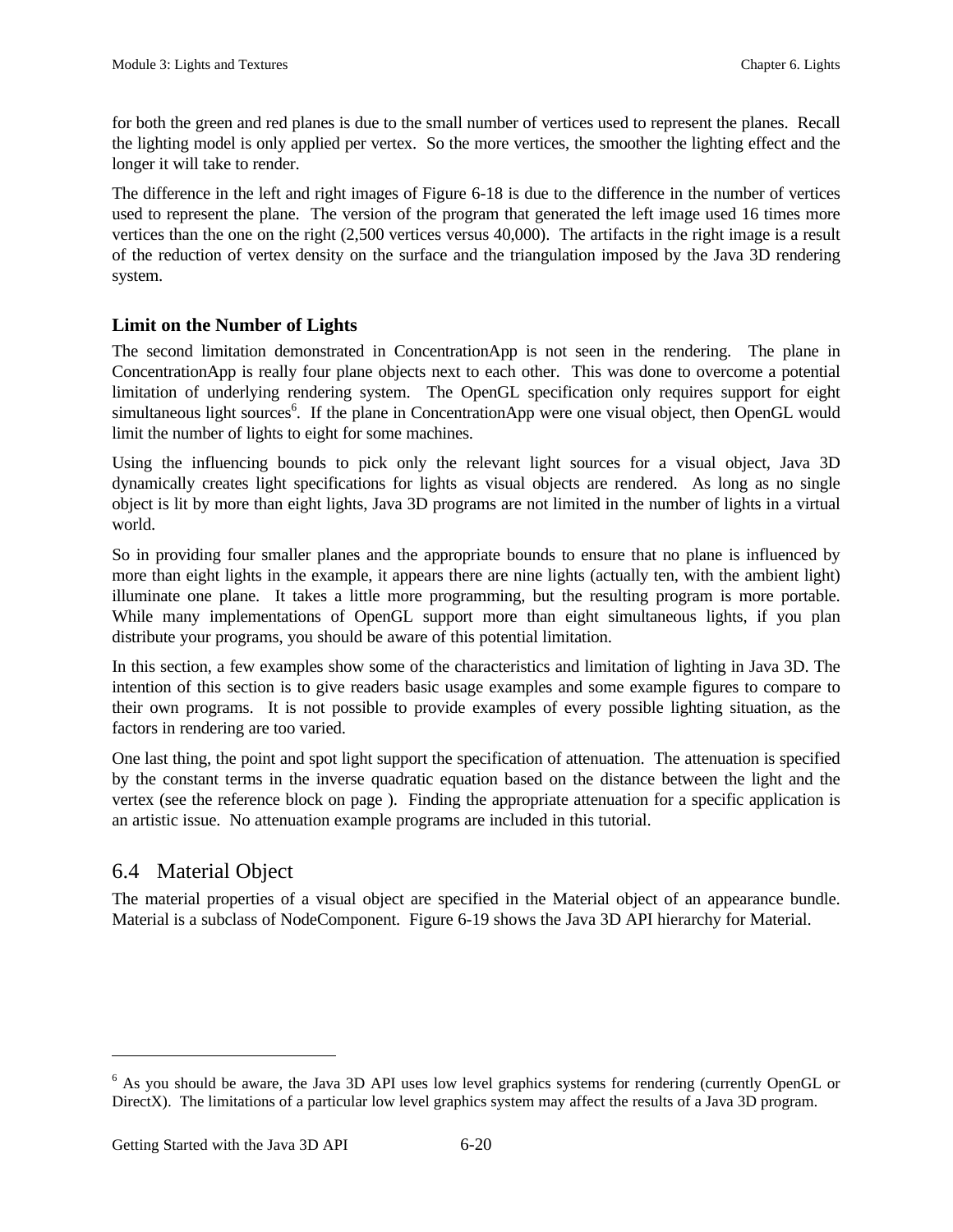

## **Figure 6-19 API Hierarchy for Material**

The Material object specifies ambient, diffuse, specular, and emissive colors and a shininess value. Each of the first three colors are used in the lighting model to calculate the corresponding reflection. The emissive color allows visual objects to "glow in the dark". The shininess value is only used in calculating specular reflections.

The following two reference blocks list the constructors and methods for Material.

#### **Material Constructor Summary**

The Material object defines the appearance of an object under illumination.

#### **Material()**

Constructs and initializes a Material object using the following default values:

| ambientColor  | (0.2, 0.2, 0.2) |  |
|---------------|-----------------|--|
| emissiveColor | (0, 0, 0)       |  |
| diffuseColor  | (1, 1, 1)       |  |
| specularColor | (1, 1, 1)       |  |
| shininess     | 0.0             |  |

**Material(Color3f ambientColor, Color3f emissiveColor, Color3f diffuseColor, Color3f specularColor, float shininess)**

Constructs and initializes a new Material object using the specified parameters.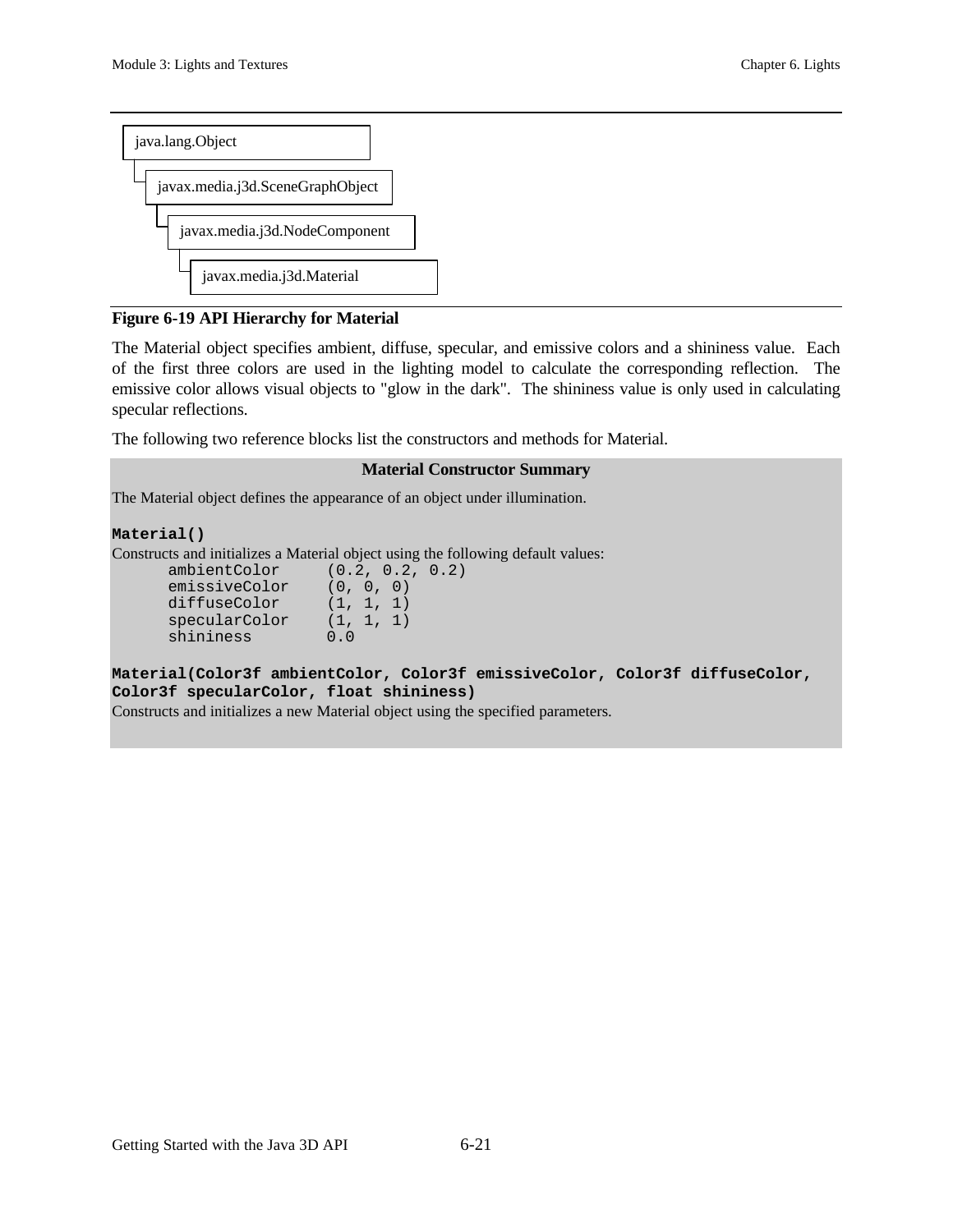#### **Material Method Summary (partial list)**

#### **void setAmbientColor(Color3f color)**

Sets this material's ambient color.

#### **void setAmbientColor(float r, float g, float b)** Sets this material's ambient color.

#### **void setDiffuseColor(Color3f color)**

Sets this material's diffuse color.

#### **void setDiffuseColor(float r, float g, float b)**

Sets this material's diffuse color.

**void setDiffuseColor(float r, float g, float b, float a)** Sets this material's diffuse color plus alpha.

## **void setEmissiveColor(Color3f color)**

Sets this material's emissive color.

## **void setEmissiveColor(float r, float g, float b)**

Sets this material's emissive color.

#### **void setLightingEnable(boolean state)** Enables or disables lighting for visual objects referencing this appearance node component object.

## **void setShininess(float shininess)**

Sets this material's shininess.

**void setSpecularColor(Color3f color)** Sets this material's specular color.

## **void setSpecularColor(float r, float g, float b)**

Sets this material's specular color.

#### **java.lang.String toString()**

Returns a String representation of this Materials values.

#### **Material Capabilities Summary**

In addition to the Capabilities inherited from NodeComponent, Material objects have the following Capability.

**ALLOW\_COMPONENT\_READ | WRITE** allows reading/writing of individual component field information.

## **6.4.1 Simple Material Examples**

Specular reflections occur naturally with smooth objects. In general, the smoother a surface is, the more defined and intense the specular reflection. When a surface is sufficiently smooth, it acts like a mirror reflecting the light without changing the color of the light. Consequently, the specular color of an object is normally white. Change the specular color of a material to alter the intensity of a specular reflection (e.g., Color3f(0.8f, 0.8f, 0.8f)).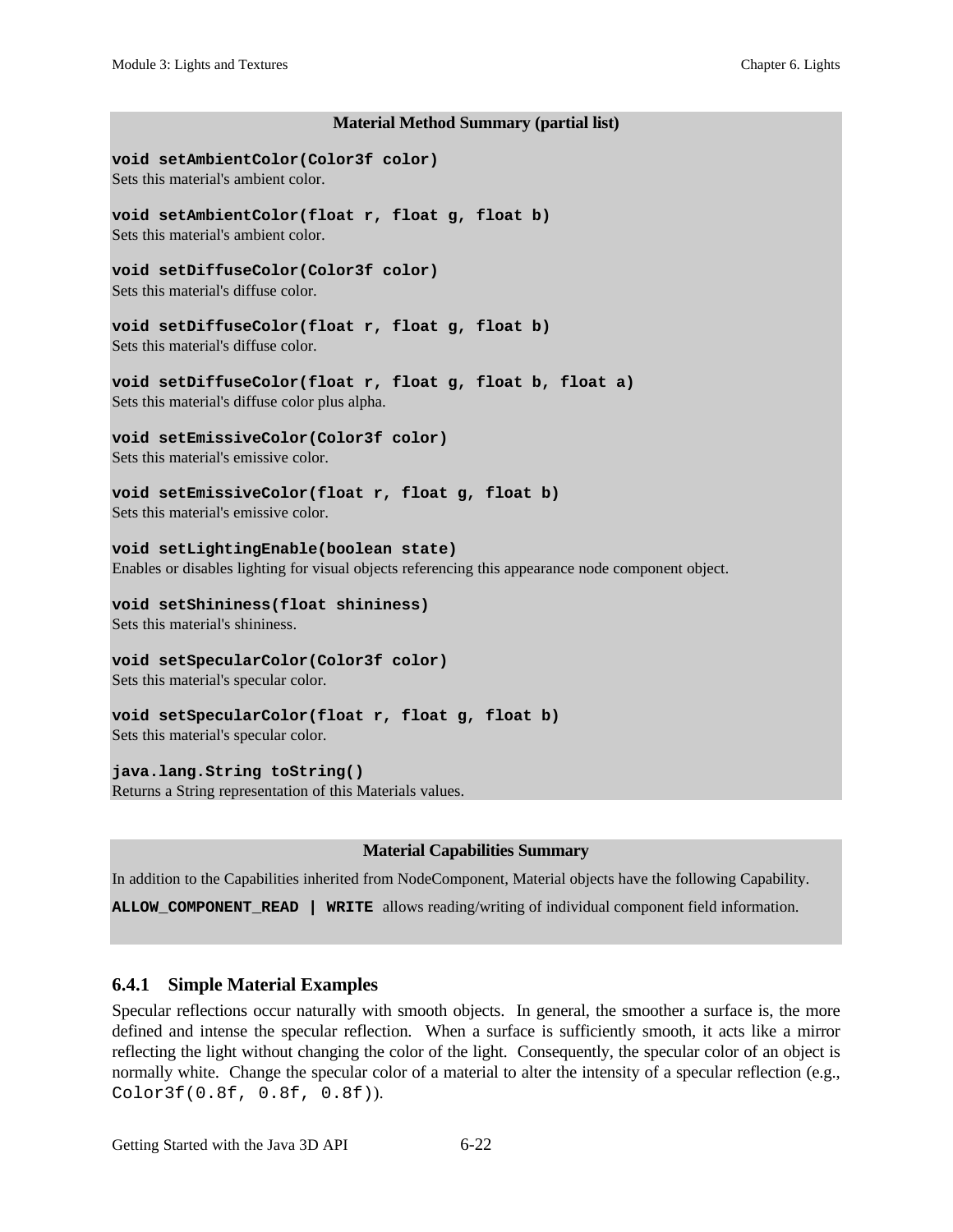The shininess value controls the spread range of viewing angle for which a specular reflection can be seen. Higher shininess values result in smaller specular reflections. Figure 6-20 shows nine different spheres illuminated by one light source. Each sphere has a different shininess value.



**Figure 6-20 Different Material Properties**

A Material object is associated with a visual object through an Appearance object much the same way appearance attributes objects are. The setMaterial() method of Appearance class references a Material object for that Appearance object. Refer to Code Fragment 6-1 (lines 1-4) for an example.

## **6.4.2 Geometry color, ColoringAttributes, and Material Properties**

There are three ways to specify color for a visual object: per-vertex color specified in the geometry with getColor() methods (Section 2.5.1), ColoringAttributes of an Appearance node (Section 2.6.3), and Material Object (Section 6.3). Java 3D allows you to create visual objects using none, some, or all three of the ways to specify color.

When more than one color specification has been made, two simple rules determine which color specification takes precedence.

- Material color is only used when rendering lit objects and ColoringAttributes color is only used when rendering unlit objects.
- Per-vertex geometry color always takes precedence over ColoringAttributes or Material color.

The rules may be clearer when the problem is divided into lit and unlit objects. Lighting in enabled for an object when a Material object is referenced. Conversely, when no Material object is associated with the visual object, lighting is disabled for that object. Note that a scene may have both lit and unlit objects.

When lighting is enabled for an object (i.e., a Material object is referenced), Material color or per-vertex Geometry color is used in shading. If present, per-vertex color overrides the diffuse and ambient Material colors. Note that the ColoringAttributes color is never used for lit objects. Table 6-1 summarizes the relationships.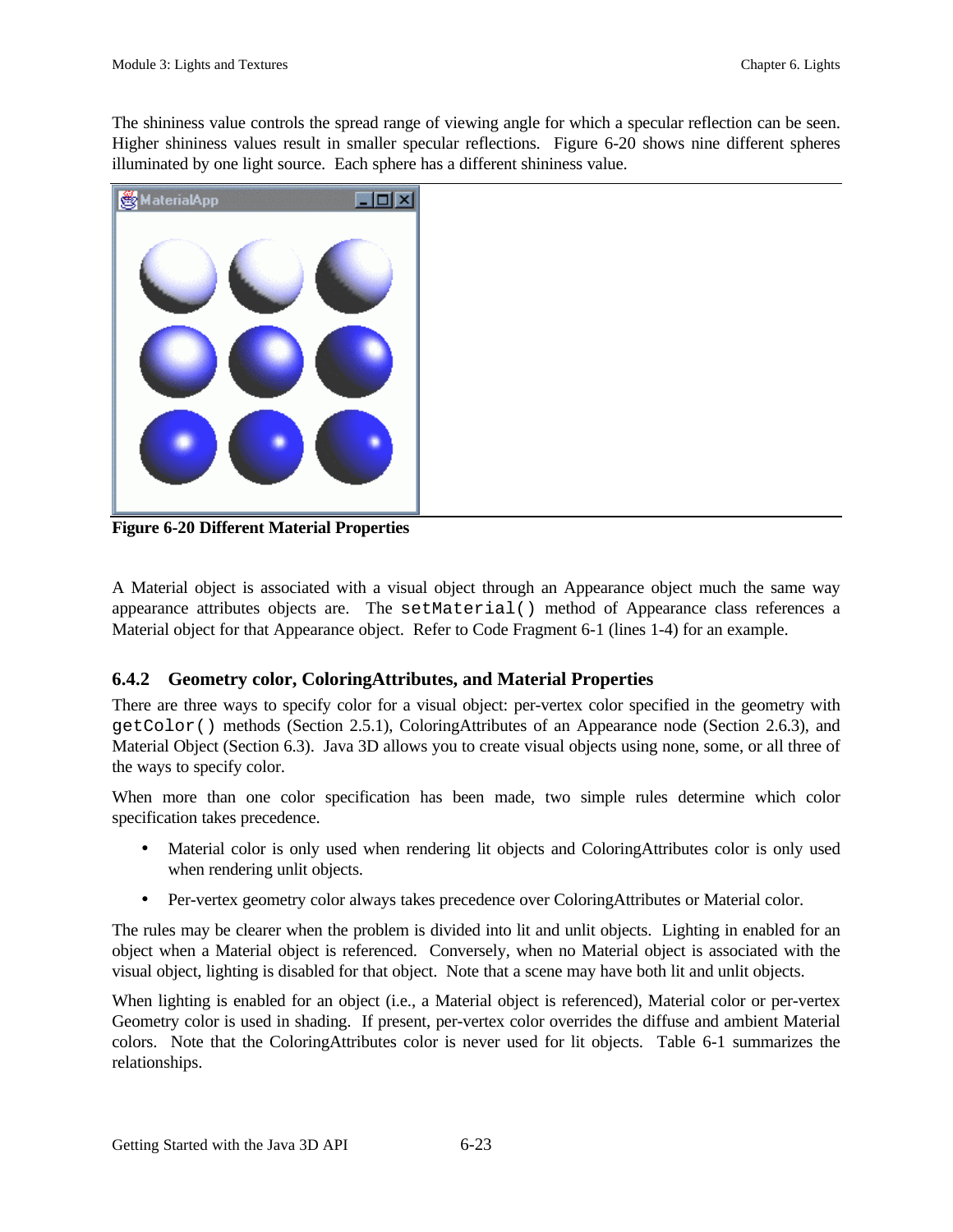| per-vertex Geometry color | <b>ColoringAttributes color</b> | <b>Result</b>  |
|---------------------------|---------------------------------|----------------|
| NΟ                        | NΩ                              | Material color |
| ΥES                       | NΟ                              | Geometry color |
| NΟ                        | YES                             | Material color |
| <b>FS</b>                 | 7FS                             | Geometry color |

## **Table 6-1 Coloring for Objects when Lighting is Enabled (Material object is referenced)**

When lighting is disabled for an object (i.e., a Material object is not referenced), ColoringAttributes color or per-vertex color is used for coloring. If present, per-vertex Geometry color overrides the ColoringAttributes color. Table 6-2 summarizes the relationships.

**Table 6-2 Coloring for Objects when Lighting is Disabled (no Material object is referenced)**

| per-vertex Geometry color | <b>ColoringAttributes color</b> | <b>Result</b>      |
|---------------------------|---------------------------------|--------------------|
| NΟ                        | NО                              | flat white         |
| YES                       | NΟ                              | Geometry color     |
| NΟ                        | YES                             | ColoringAttributes |
| YES                       | 7FS                             | Geometry color     |

## 6.5 Surface Normals

As mentioned in Section 6.2, normals are required for shaded visual objects. When creating visual objects using Geometry classes, use one of the setNormal() methods from Section 2.5.1 of Module 1 to specify per vertex normal vectors.

The NormalGenerator included with the Java 3D utilities generates normals when specifying visual objects using GeometryInfo objects. To generate normals, put your visual object geometry into a GeometryInfo object and call NormalGenerator.generateNormals().

Geometric primitives generate their own normals when specified. Refer to Section 2.3.8 of Module 1 for more information.

No matter how the normals are specified (or generated), only one normal is specified per vertex. This leads to some interesting problems. For example, when both surfaces of polygons are viewable, the normal is only correct for one of the surfaces. The result is for the back faces to be rendered (if they are rendered) only using the ambient material properties. Both the diffuse and specular reflections require proper normal specification.

This common problem is solved by specifying back face normals as the inverse of the front face normals. (See Section 2.6.4 of Module 1 for a discussion of front and back faces.) Use the setBackFaceNormalFlip() method of a PolygonAttributes object for this purpose.

Figure 6-21 shows two images of the shaded twist strip. The left image was rendered with front facing normals only, the right with back face flipped normals.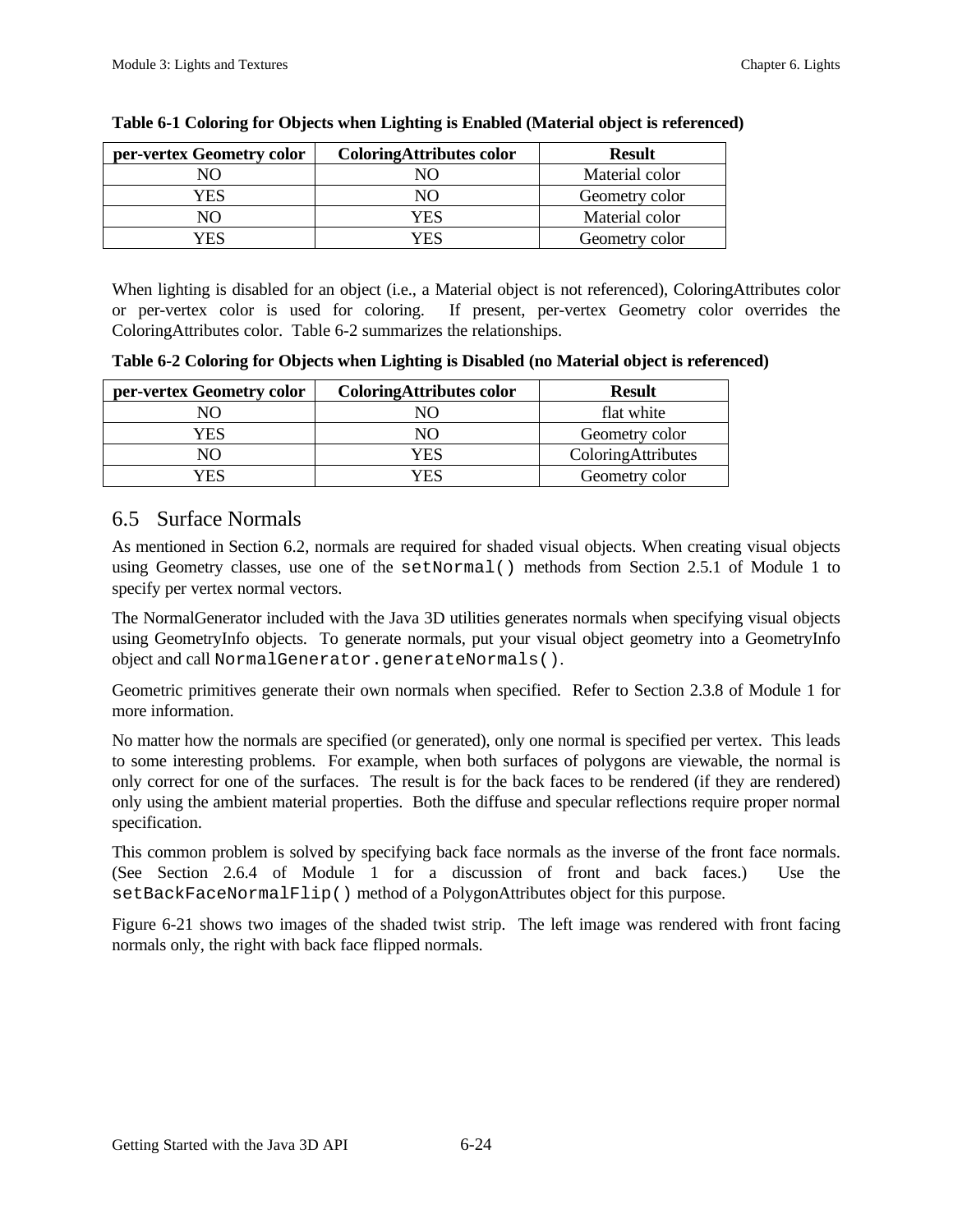

**Figure 6-21 Twist Strip with (left) and without (right) Back Face Flip Normals (best viewed in color)**

When a vertex is shared by surfaces of widely varying orientations, having only one normal per vertex can result in problems. Consider the examples illustrated in Figure 6-22. The geometry illustrated on the left hand side of Figure 6-22 shows the cross section of a surface where each polygon is oriented at a 90° angle to its neighbors. If the normal is selected as the actual normal for one surface, it is very wrong for its neighbor. If the normals are specified as shown, then the surface will be shaded consistently between vertices with parallel normals. A similar problem occurs with the cube geometry shown on the right hand side in Figure 6-22. The solution to both problems is to increase the number of vertices in order to increase the number of normals. This, of course, increases memory usage and rendering time.



**Figure 6-22 Geometry with Normal Specification Problems**

## 6.6 Specifying the Influence of Lights

In previous examples the specification of a light object's influencing bounds is accomplished through referencing a Bounds object. This links the location of the influencing bounds with the location of the light. (Section 6.2.2 explained how the transformations in the scene graph affect the bounding volumes used to specify influencing bounds of lights.) While this makes it trivial to move lights together with the visual objects they light, other applications need more flexible specification of the influence of lights. Fortunately, the Java 3D API provides an alternative method for specifying the influencing bounds and a way to limit the scope in addition to the bounds.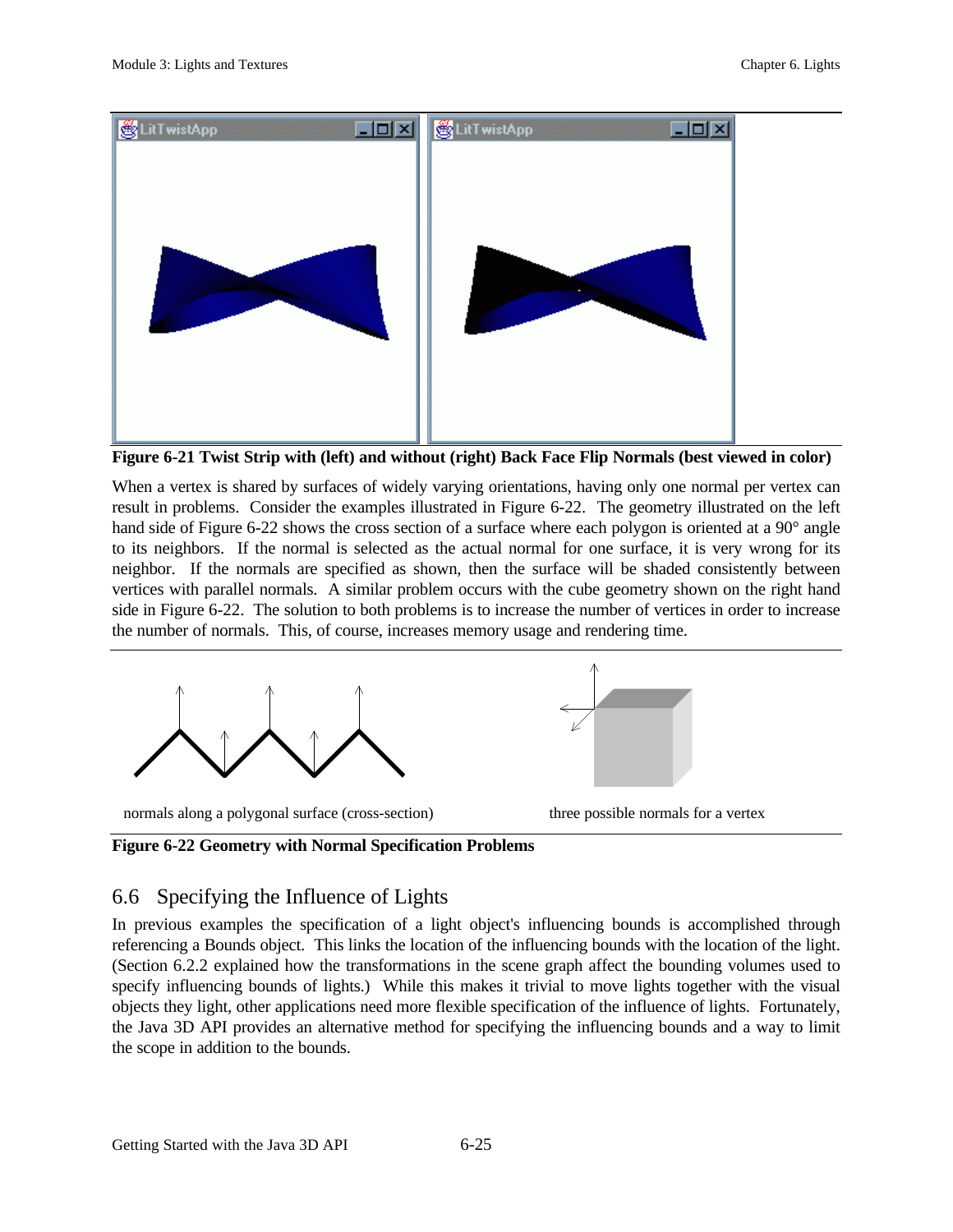## **6.6.1 Influencing Bounds Alternative: BoundingLeaf**

A BoundingLeaf object is one alternative to an influencing bounds object. A BoundingLeaf object is referenced by other leaf nodes to define a region of influence. As a descendant of SceneGraphObject, instances of BoundingLeaf object are added to the scene graph. The BoundingLeaf object is subject to the local coordinate system of its position in the scene graph, which could be independent of the coordinate system of the light object. In other words, using a BoundingLeaf allows a light and its influencing bounds to move independently.

A call to setInfluencingBoundingLeaf() for a light object specifies the BoundingLeaf argument as the influencing bounds for the light. This specification overrides any regional influencing bounds specification. A BoundingLeaf object can be shared by multiple light objects.

Figure 6-23 shows the scene graph diagram for an example application of a BoundingLeaf object with light objects. In this scene, two lights are moved together using a TransformGroup object (on the right). These lights could be instances of PointLight or SpotLight. However, the influence of these lights does not change when the lights move. The influence of the lights moves when the left TransformGroup changes the location of the BoundingLeaf object. Compare this scene graph diagram to the one in Figure 6-10.



**Figure 6-23 Moving Light Objects Independently of Their Influence using a BoundingLeaf.**

In Figure 6-10, if the light is moved it's region of influence moves. Also, as demonstrated in Figure 6-10, the region of influence of two lights sharing the same Bounds object may or may not have the same region of influence. When two or more lights share the same BoundingLeaf object, they always have the same region of influence.

## **6.6.2 Scoping Limits Lights' Influence**

A bounding region, whether a Bounds or a BoundingLeaf object, specifies the region of influence of a light object. A specified scope can further limit the influence of a light to a portion of the scene graph. By default, all lights have the scope of the virtual world in which it resides. Adding a scope specification further reduces the influence of a light to the visual objects in the scene graph below the group(s) specified. For example, consider the following application.

Getting Started with the Java 3D API 6-26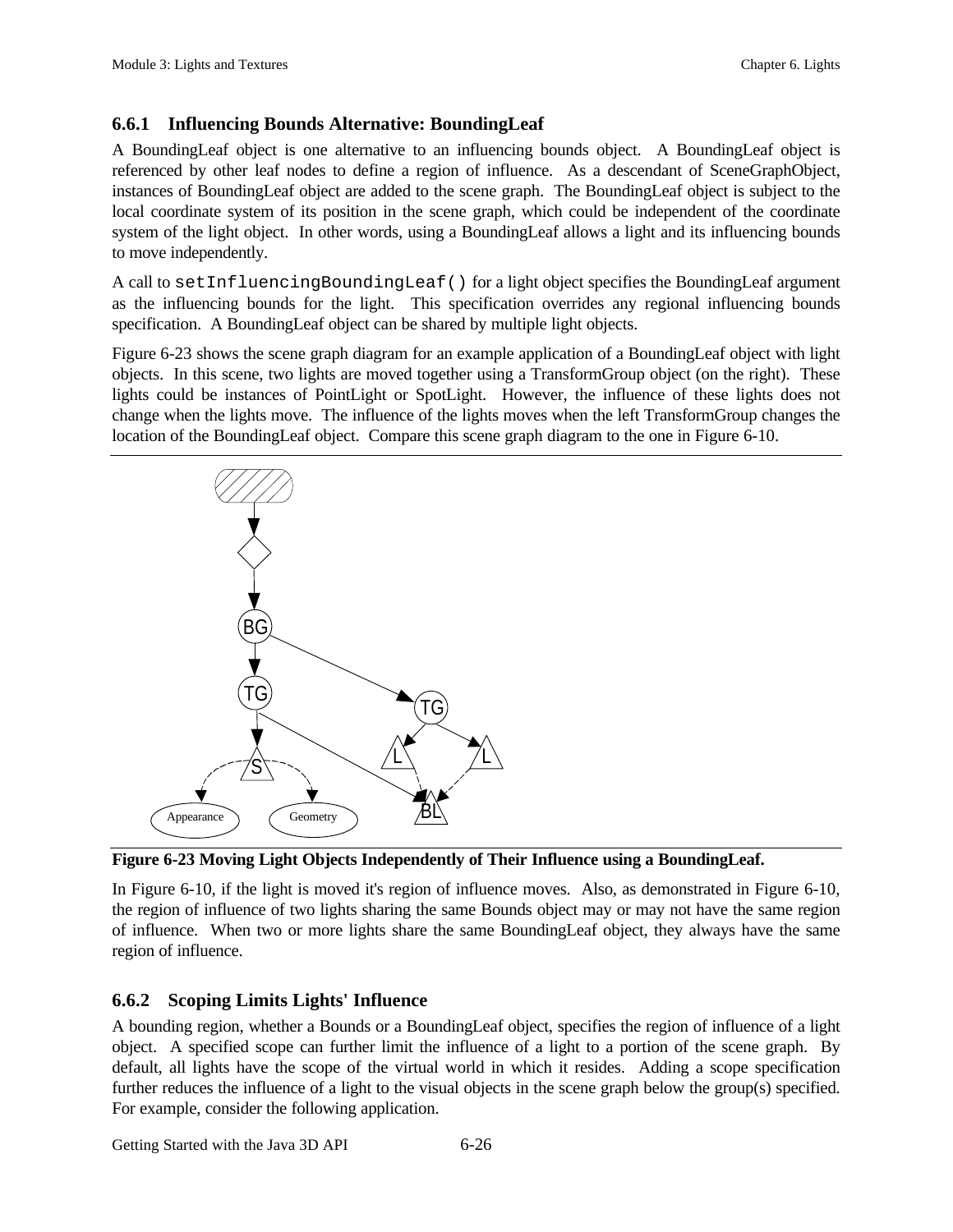## **Light Scoping Example**

The scene consists of a lamp and some visual objects on a table. The lamp has a shade, so not all of the objects, nor all of the table, should be lit by the lamp. The interior (but not the exterior) of the lamp shade should be lit by the lamp as well (in this example, the lamp shade is fully opaque). We know that Java 3D will not provide the occlusion for us. Using just a bounding volume, the influence of the light can be controlled, but it could be very difficult, especially if the lit and unlit objects are near to each other, or move.

Specifying scope limitations for the light allows you to control complex influence limitations more easily. The only consideration is to keep the lit and unlit visual objects in separate parts of the scene graph. Your initial thought might be to start building the scene graph with BranchGroups for the lit and unlit items, but that is not often necessary nor recommended for most applications.



**Figure 6-24 Two Possible Scene Graphs for the Light Scoping Example.**

The scene graph diagram on the left of Figure 6-24 shows a naïve approach to scene graph construction. The organization is not natural and will be difficult to manipulate in an animated application. For example, if the table moves, the lamp and other objects should move with it. In the left scene graph, moving the table (via TransformGroup manipulation) will not move the lamp or the lit box; only the unlit box moves with the table.

The scene graph diagram on the right represents a more natural organization for the scene. The objects on the table are children of the TransformGroup that positions the table. If the table moves (via TransformGroup manipulation) the objects on the table move with it.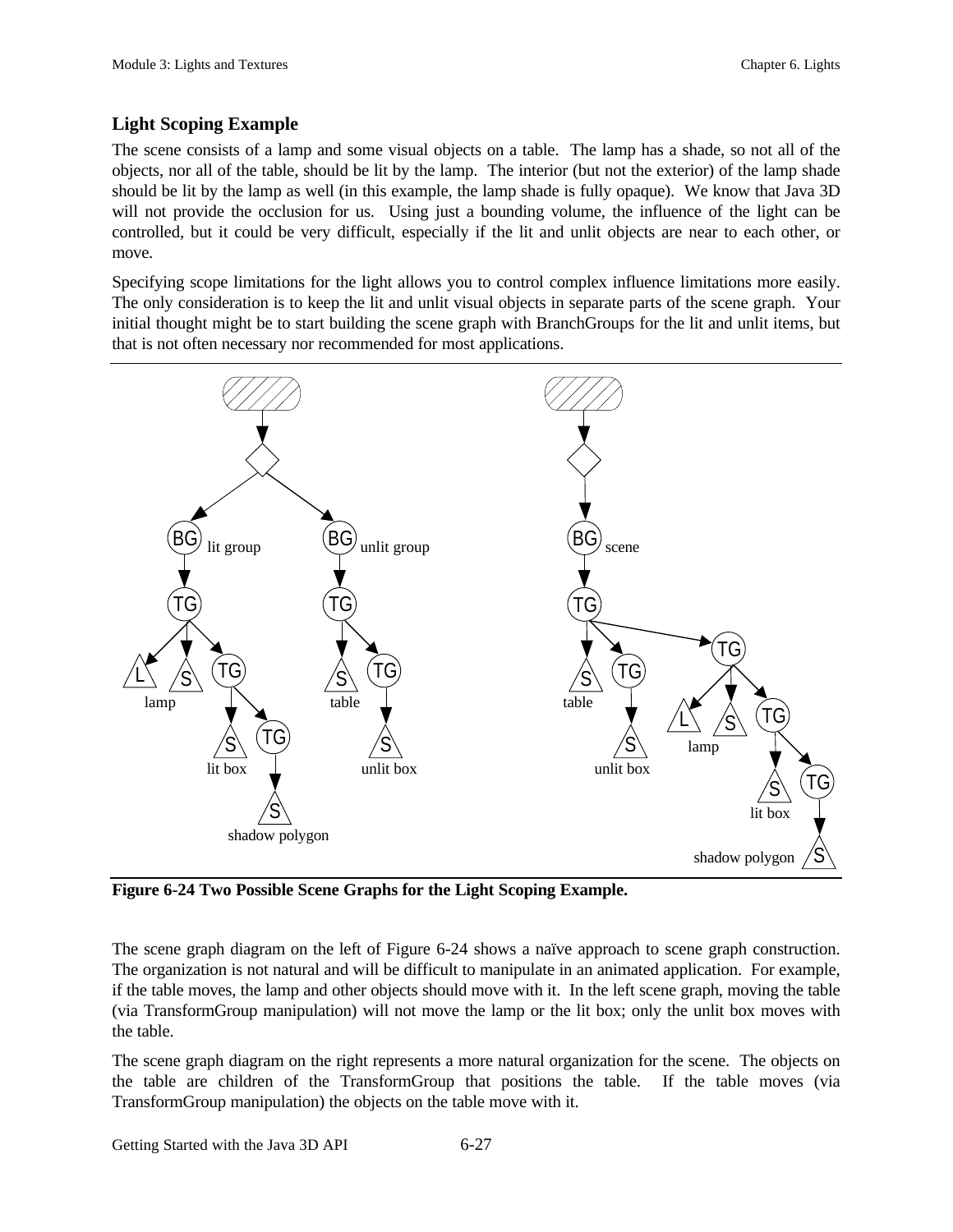The example scene is created in  $\exp\left(\frac{1}{\pi} \frac{t}{\ln t} \right)$  and  $\exp\left(\frac{1}{\pi} \frac{t}{\ln t}\right)$  and  $\frac{t}{\ln t}$  figure 6-25 shows two images rendered from the example program. The left image uses light scoping to limit the influence of the lamp light to the lamp and the lit box. The right image does not use scoping; therefore, the lamp light illuminates the 'unlit box'.

The bright area under the lamp (not represented in either scene graph diagram) is a polygon placed just above the table top. This bright polygon represents the part of the table that is lit by the lamp. The bright area appears lighter than the rest of the table (even in the right image of Figure 6-9) because its normals are more closely aligned with the point light of the lamp.

The shadow does not appear lit in either image of Figure 6-25 because its diffuse material property is black. The shadow can be created through the use of scoping only if an additional group node is used in the scene graph.

The shadow in this scene was created by hand. Techniques for automatically (even dynamically) creating shadows are discussed in Section 6.7.1. Note that the techniques discussed in Section 6.7.1 may apply to automatically creating the bright area of the table.



**Figure 6-25 Light Scoping Example Scene With (left) and Without (right) Scoping of the Lamp Light.**

Also not represented in either scene graph diagram are three additional light sources: two directional light sources and an ambient light source. These are necessary to simulate the light of a natural scene (see "Inter-object Effects Not Considered" subsection of section 6.1 on page 6-3, and Section 6.3.5).

The following reference block shows the methods of Light used to specify scoping limitations and the use of BoundingLeaf objects to specify an influence bounds.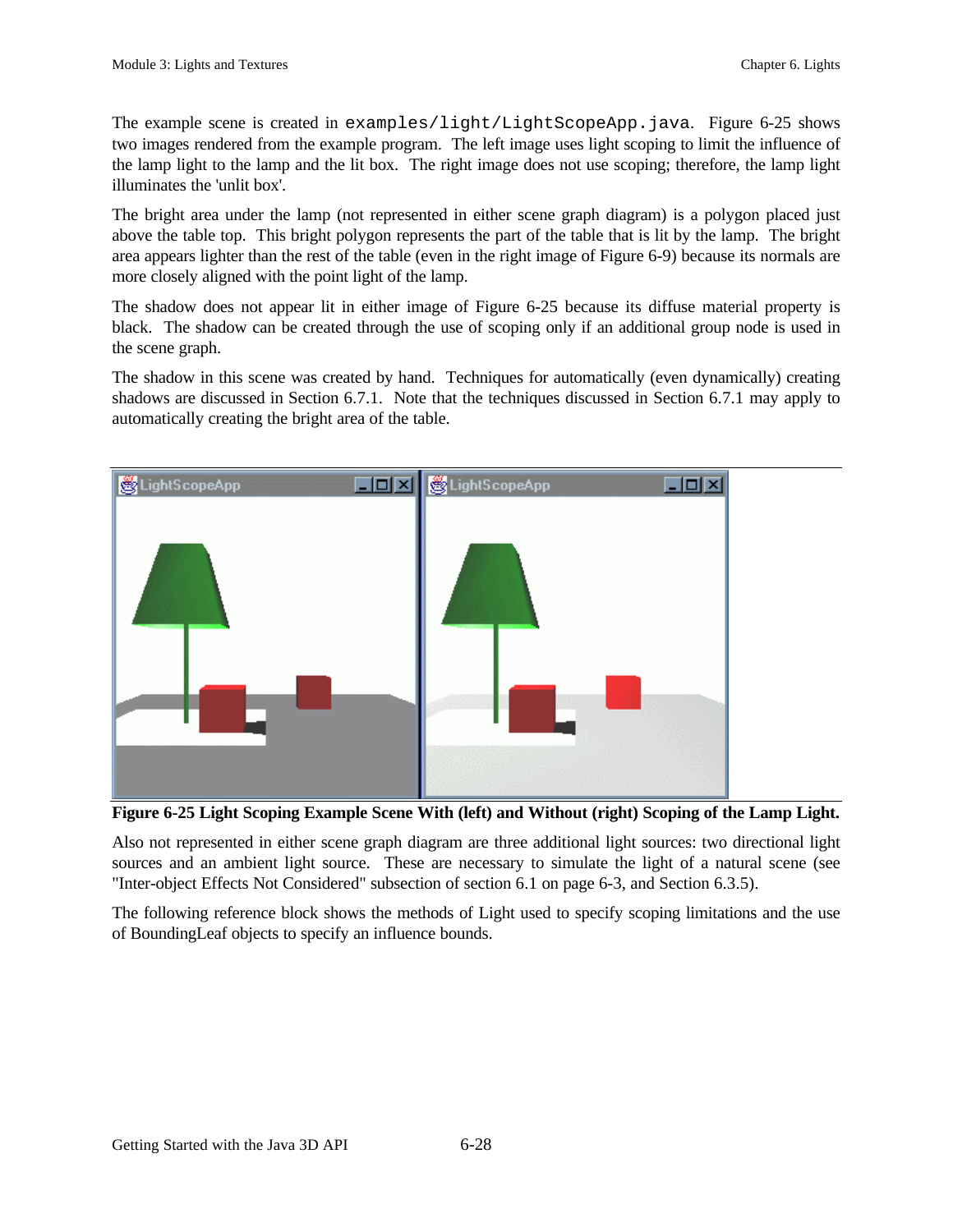## **Light Method Summary (partial list)**

More Light class methods appear in Section 6.3 (page 6-9).

#### **void addScope(Group scope)**

Appends the specified scope to this node's list of scopes.

#### **java.util.Enumeration getAllScopes()**

Returns an Enumeration object of all scopes.

#### **void insertScope(Group scope, int index)**

Inserts the scope specified by the group node at the specified index location.

**int numScopes()**

Returns a count of this lights' scopes.

#### **void removeScope(int index)**

Removes the node's scope at the specified index location.

#### **void setInfluencingBoundingLeaf(BoundingLeaf region)**

Sets the Light's influencing region to the specified bounding leaf. Setting a BoundingLeaf overrides an influencing bounds object.

### **void setScope(Group scope, int index)**

Sets the Light's hierarchical scope at the index specified. By default, lights are scoped only by their region of influence bounds.

One other benefit of using scopes to limit a light's influence: it may reduce rendering time. Calculating the bounds intersection for a visual object with the influencing bounds of a light is more complex than determining the scope of a light. Be aware that neither using influencing bounds nor scopes will limit a light's influence to part of a visual object.

## 6.7 Creating Glow-in-the-Dark Objects, Shadows, and Other Lighting Issues

The previous sections cover the typical applications of lights in Java 3D applications. This section covers some of the less used features and techniques.

## **6.7.1 Glow-in-the-Dark Objects**

The Material object allows the specification of an emissive color. This can be used to create the effect of a glow-in-the-dark object. Having an emissive color does not make the visual object a light source; it will not illuminate other visual objects. Emissive material is also useful in special applications, such as indicating a special object or an object that has been picked (Chapter 5).

Figure 6-26 shows the scene from the light scoping example program where the unlit box has been given emissive color (most noticeable in color). Compare this image to the left image of Figure 6-25. As you can see, the use of emissive color only changes the visual object that has it. This example also demonstrates that the effective use of emissive color, as with most of the lighting parameters, is more of an artistic than programming problem.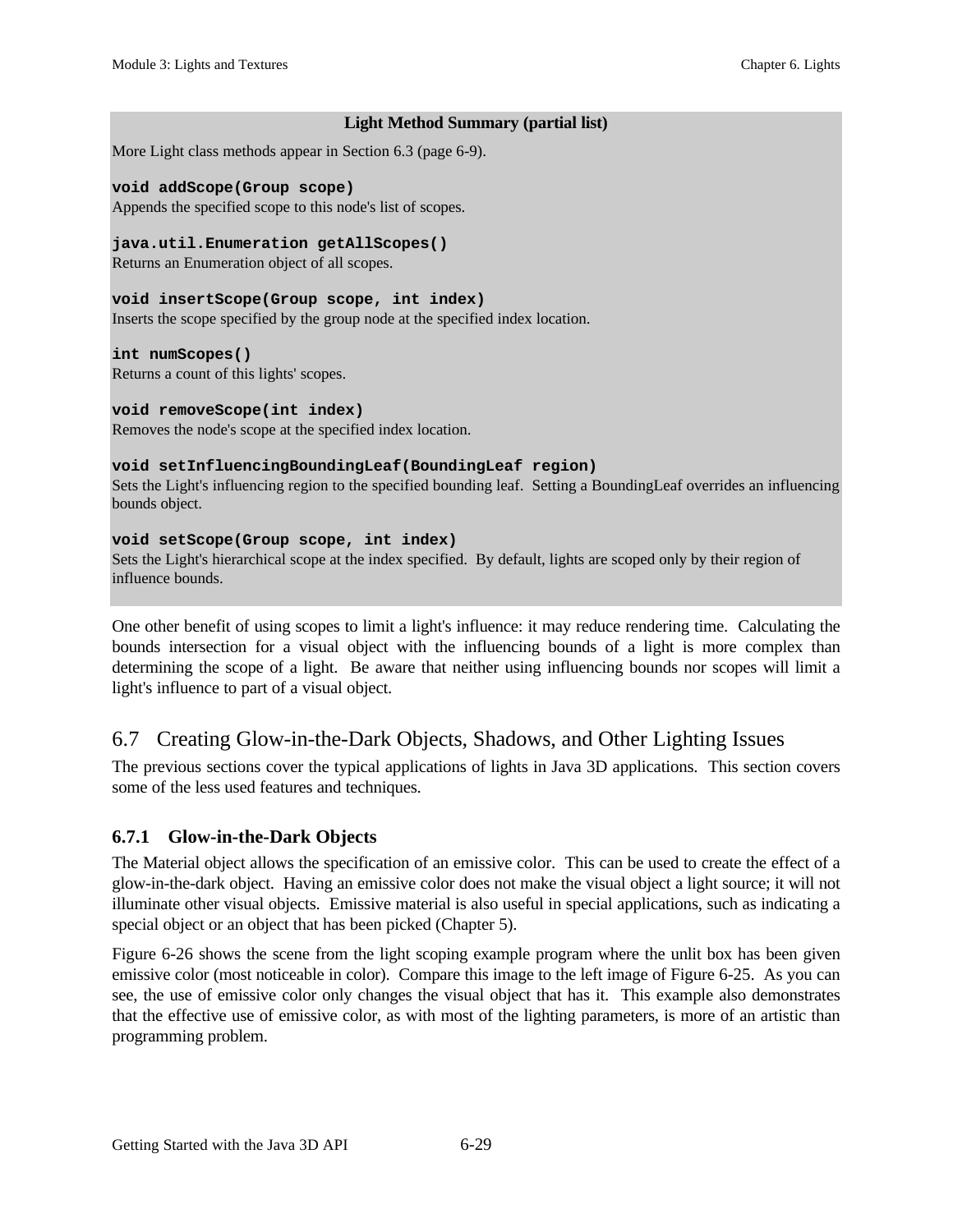

**Figure 6-26 A Glow-in-the-Dark Object Example.**

## **6.7.2 Computing Shadows**

The complexity of computing shadows is so great it is not part of any real-time graphics system. The complexity comes from computing whether or not light from a light source reaches a vertex. Every other polygon from every other visual object must be considered in computing the answer.



**Figure 6-27 Projecting the Shadow of a Visual Object to a Plane for One Light**

Shadowing is much more complex in reality. Light sources are not purely directional nor perfect point sources. Consequently, shadows do not have sharp edges. Ignoring reality, as we often do in graphics, let's take a look at ways for simulating shadows.

## **6.7.3 Creating Shadows**

There are two basic parts to simulating (or faking) shadows: computing where the shadows are, and creating geometry (or textures) to serve as the shadow. There are several ways of computing the location of shadow, but the details of the various shadowing techniques are beyond the scope of this tutorial. The next two sections cover two general techniques for creating shadow content. Section 6.7.4 presents a simple example program that calculates the position of shadows.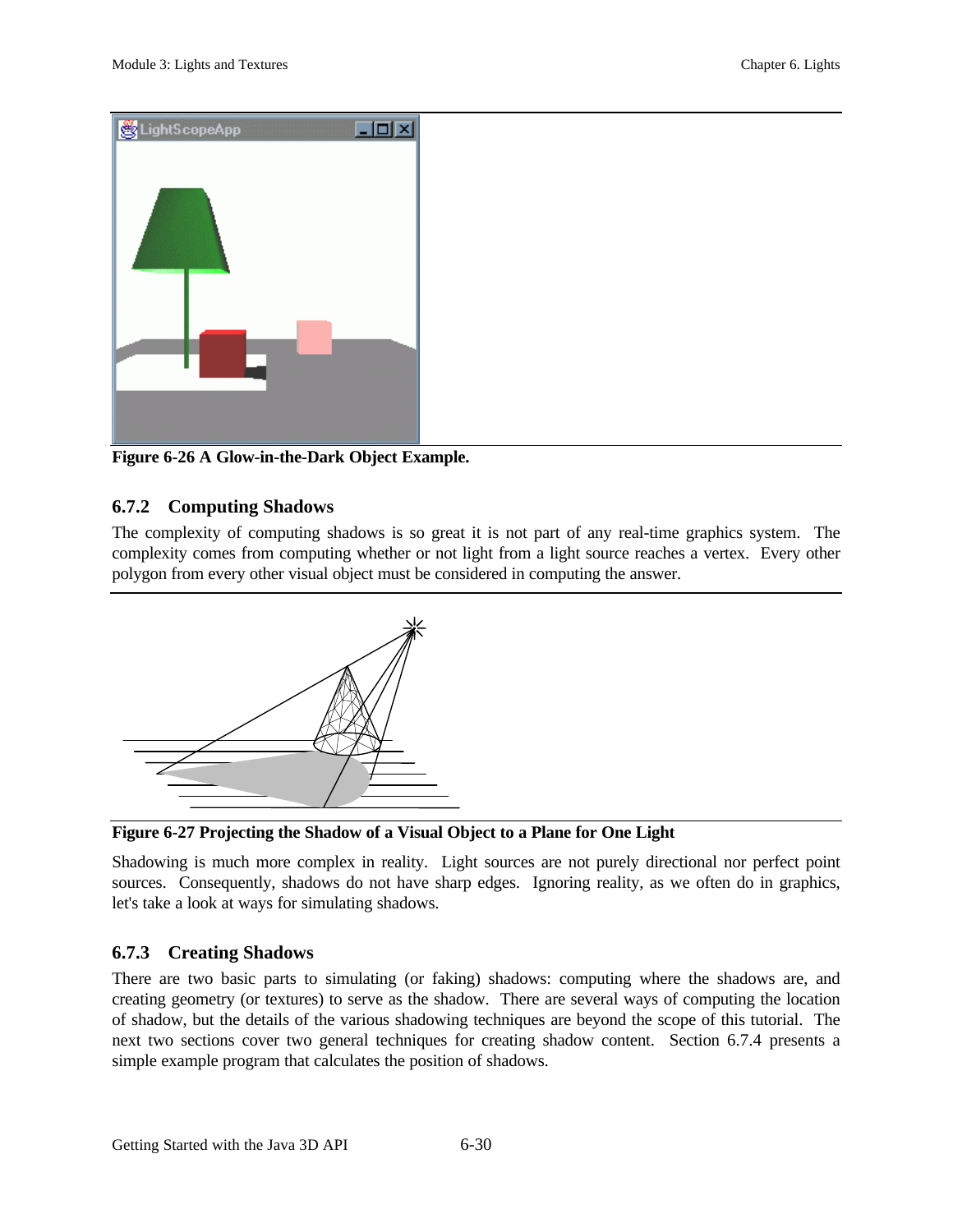## **Shadow Polygons**

A polygon specified without material properties can be used as a shadow polygon, called a colored shadow polygon. The color of the shadow polygon, specified by either geometry or with a ColoringAttributes object, is chosen to appear as the object in shade. Shadow polygons specified in this way may look fake in complex scenes.

Shadow polygons specified with material properties but outside of the influence of one or more light objects are called shaded shadow polygons. Shaded shadow polygons shaded by light objects which influence it which appear more realistic. Obviously, specifying a shaded shadow polygon is more complex than specifying a colored shadow polygon.

No matter how a shadow polygon is specified, the position of the shadow polygon is just above, or in front of, the polygon that is shadowed. While adding shadow polygons normally does not result in more polygons to render (because of the occlusion of other polygons) it does create more objects in the virtual universe which can degrade rendering performance.

Instead of creating shadow polygons, shadows can be created by changing the influence of lights to exclude polygons 'in the shade'. Scoping of lights is particularly useful for this purpose. However, since influence is determined on a per object basis, it can be complex to calculate how to subdivide visual objects which are partially shaded.

## **Shadow Textures**

As mentioned earlier, natural shadows are complex. A natural shadow rarely has a straight edge and a constant shade. Texturing can be used to make more realistic shadows. There are two basic ways of using texturing in creating shadows: applying texture to shadow polygons, or applying textures to visual objects.

Since texturing has not been covered yet (Chapter 7), and calculating shadow textures (even off-line) is difficult (and beyond the scope of this tutorial) this is a subject left for another book.

## **Moving Object, Moving Shadows**

Keep in mind that adding shadows to an application makes the application much more complex. For example, when a cube with a shadow rotates, the shadow rotates and changes shape. For that matter, moving lights make shadows move too. In either case, movement adds another level of complexity to the programming of shadows.

## **6.7.4 Shadow Example Program**

The program example/light/ShadowApp.java gives an example of how simple shadow polygons can be created. The program defines a class to create the shadow polygons. The shadow class creates one shadow polygon for each geometry given as input. Code Fragment 6-3 shows the SimpleShadow class used to create shadow polygons in ShadowApp. java. Figure 6-28 shows the rendered scene with a shadow.

```
1. public class SimpleShadow extends Shape3D {
2. SimpleShadow(GeometryArray geom, Vector3f direction,
3. Color3f col, float height) {
4.
5. int vCount = qeom.getVertexCount();
6. QuadArray poly = new QuadArray(vCount, GeometryArray.COORDINATES
7. | GeometryArray.COLOR_3
8. ):
```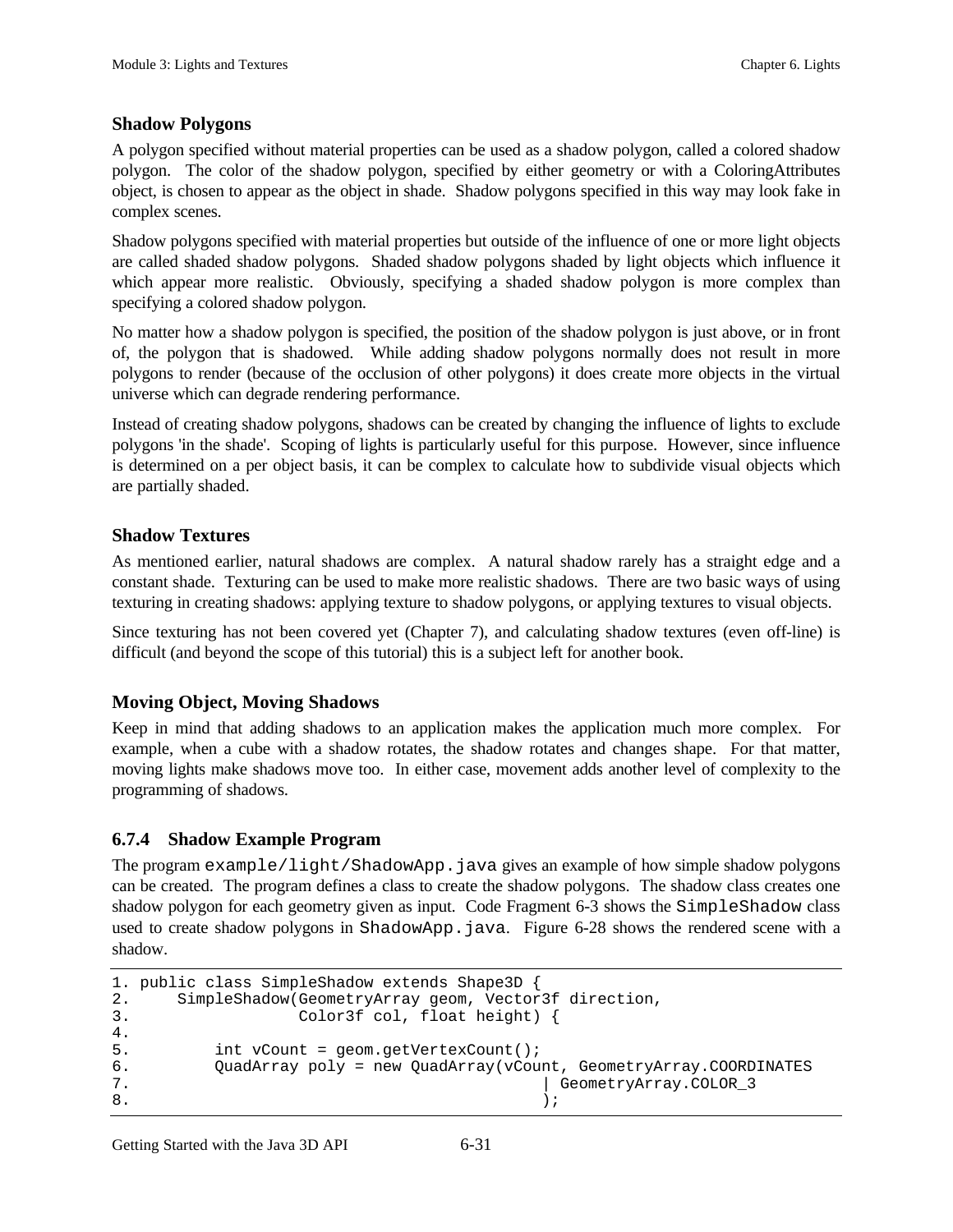```
\frac{9}{10}.
10. int v;<br>11. Point3
         Point3f vertex = new Point3f();
12. Point3f shadow = new Point3f();
13. for (v = 0; v < vCount; v++) {
14. geom.getCoordinate(v, vertex);
15. shadow.set( vertex.x + (vertex.y-height) * direction.x,
16. height + 0.0001f,
17. vertex.z + (vertex.y-height) * direction.y);
18. poly.setCoordinate(v, shadow);
19. poly.setColor(v, col);
20. }
21.
22. this.setGeometry(poly);
23. }
```
## **Code Fragment 6-3 Shadow Class for Making Shadow Polygons.**

A number of assumptions made in SimpleShadow class (to make it easy) limit the applications of this class. SimpleShadow is limited in that it: only projects to planes, only considers one light, only does some orientations, doesn't consider the dimensions of the plane it is projecting on to. Writing a general purpose shadow calculation class is a significant undertaking.



**Figure 6-28 Scene Produced by ShadowApp.java Demonstrating Automatic Shadowing in Java 3D**

## **6.7.5 Advanced Topic: The Role of the View Object in Shading**

The view (or views) associated with a scene graph plays a variety of roles in how a scene is rendered. This section does not explain all of the roles of the View object. The Java 3D API Specification provides a complete reference to the View class. This section only mentions two methods of the View class useful in understanding the shading of visual objects.

As mentioned in the "Local Eye versus Infinite Eye Vectors" section (subsection of 6.1 on page 6-3), the eye vector is constant by default. This is known as an infinite eye vector. That is, the scene is rendered as if it were viewed from infinity. Having an infinite eye significantly reduces the rendering computation.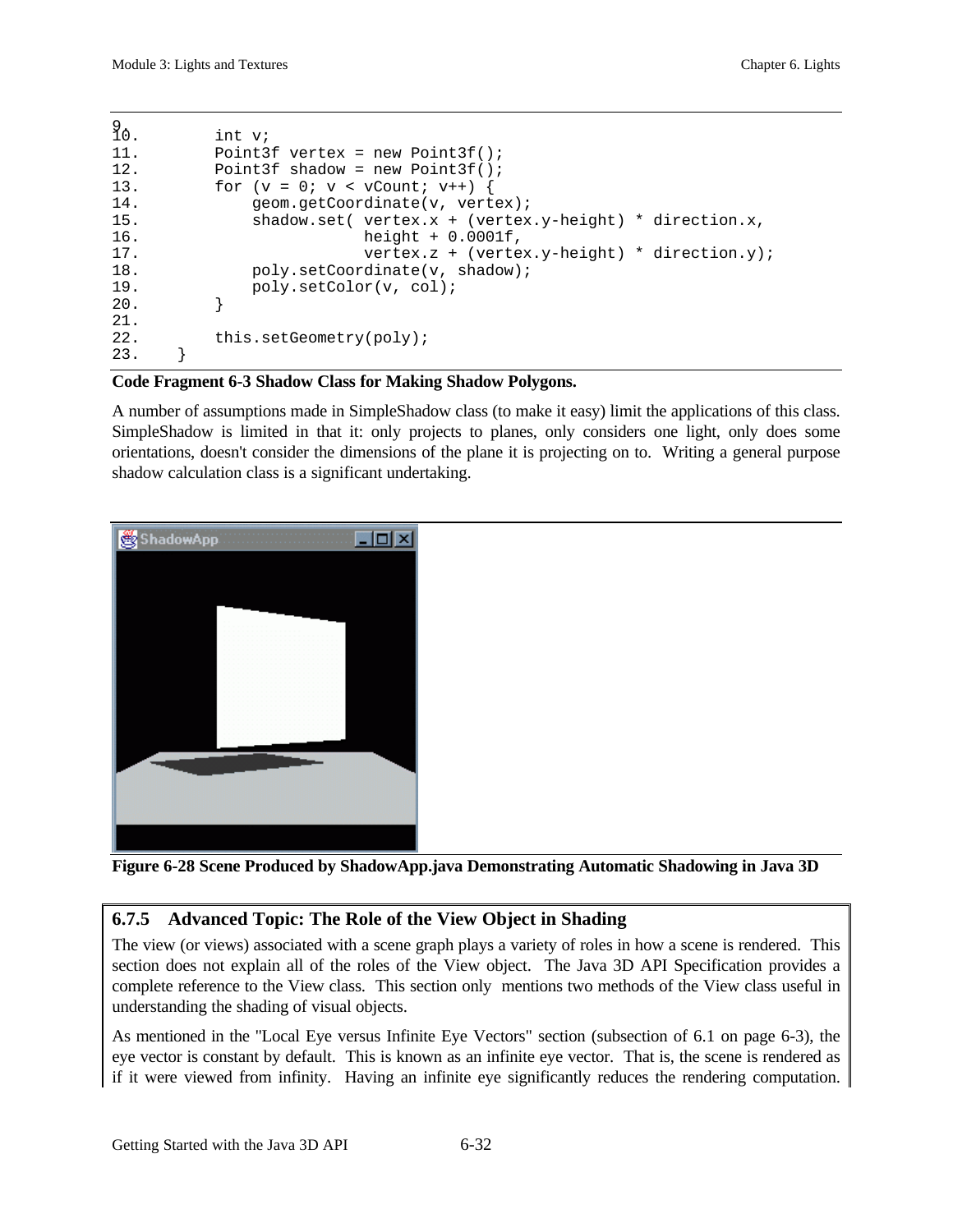However, the resulting image may look incorrect. Figure 6-29 shows images rendered from one scene using an infinite eye and local eye viewing using different light sources.



## **Figure 6-29 Infinite Eye Versus Local Eye Rendering with Directional and Point Light Sources.**

To fully appreciate the images of Figure 6-29 you need to know the geometry of the scene. The scene is of nine spheres in a planar organization. Each of the images are viewed with the same field of view from the same position. The only variables are whether the light is a DirectionalLight or a PointLight, and whether the eye is infinite or local. The DirectionalLight has direction  $(0, 0, -1)$ , the PointLight is positioned at  $(0, 0, -1)$ 0, 1).

In Figure 6-29 images (a) and (c) are rendered with an infinite eye. In these images, the eye vectors are constant, so the specular reflections are basically in the same position for each sphere. Images (b) and (d) in Figure 6-29 are rendered with a local eye. The eye vectors vary in these images, so the specular reflections are in different position for each sphere. Note also, the diffuse reflection (blue) on the sphere varies with the light source only. The eye vector only plays a role in the specular reflection calculation.

Again, the infinite eye viewing feature is used to reduce computation, and therefore time, in rendering. Image (a) of Figure 6-29 takes the least time to render and image (d) takes the most time. Images (b) and (c) take about the same amount of time, which is less that the time for (d), but more that the time for (a). The actual time for rendering varies with the system used. The difference is most pronounced on systems that render in software.

## **View Method Summary (partial list, methods related to shading)**

The View object contains all parameters needed in rendering a three dimensional scene from one viewpoint.

**void setLocalEyeLightingEnable(boolean flag)** Sets a flag that indicates whether the local eye point is used in lighting calculations for perspective projections.

**void setWindowEyepointPolicy(int policy)** Sets the view model's window eye point policy to one of: RELATIVE\_TO\_FIELD\_OF\_VIEW, RELATIVE\_TO\_SCREEN, RELATIVE\_TO\_WINDOW

The View object can be gotten from a SimpleUniverse using the appropriate methods. Then the view object can be manipulated as necessary as in the following example.

SimpleUniverse su = new SimpleUniverse(canvas);

su.getViewer().getView().setLocalEyeLightingEnable(true);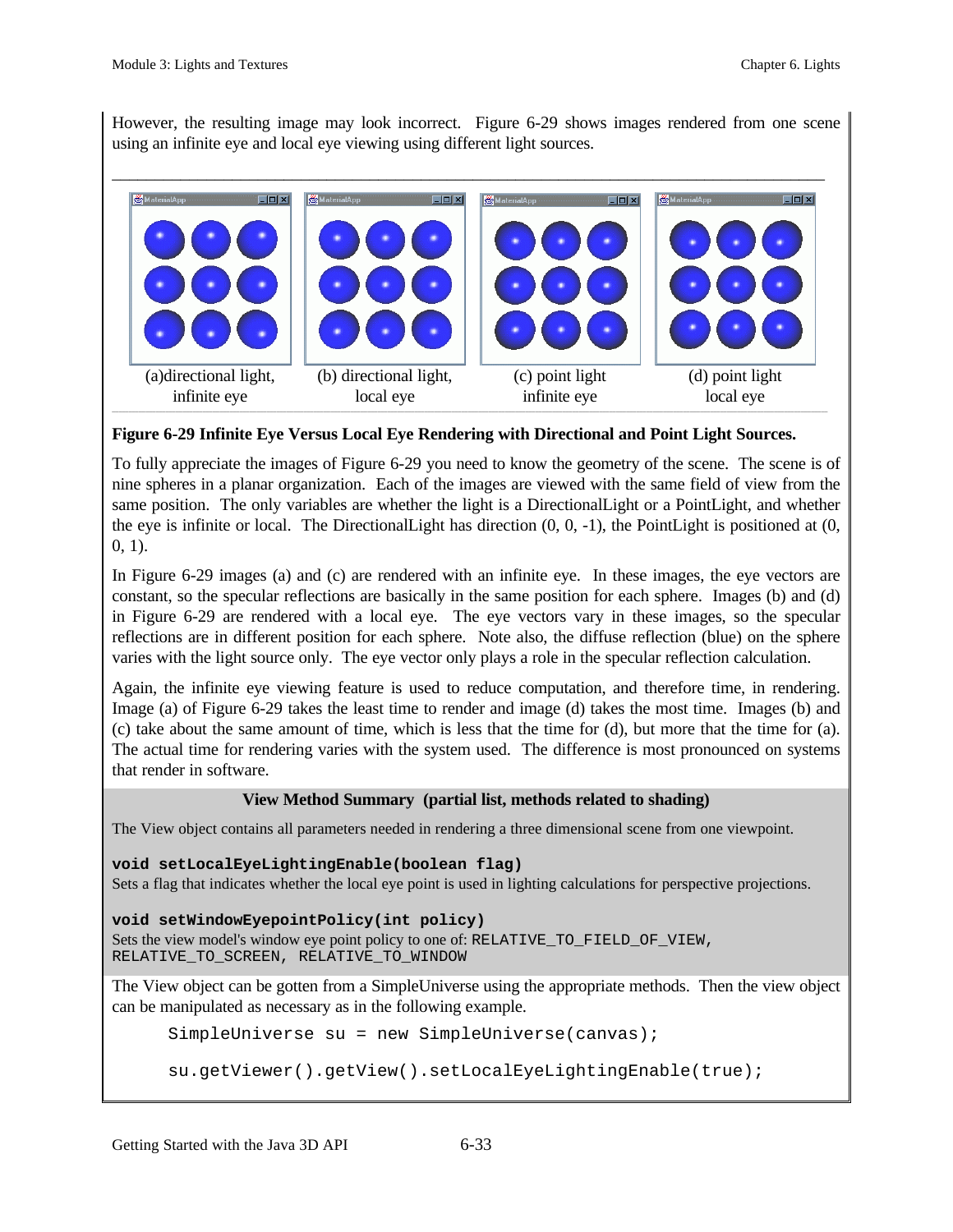## 6.8 Chapter Summary

This chapter presents the Java 3D features for rendering objects using lights. Section 6.1 explains the lighting model, gives a recipe for constructing lit scenes, and presents a simple example using a light. Section 6.2 shows an example program consisting of a single sphere and two light sources. Section 6.3 provides details of the light classes available in the Java 3D API. Section 6.3.5 illustrates the differences among the light source classes through several example programs. Section 6.4 shows the Material object API interface. Section 6.5 discussed various aspects of creating surface normals for geometric content. Section 6.6 presents advanced topics on specifying the influence of lights including scene graph hierarchical scoping. Section 6.7 discusses advanced topics such as creating shadows. You are reading Section 6.8, the chapter summary.

This chapter explains the classes which are shaded in the following Java 3D API class hierarchy diagram.



**Figure 6-30 Java 3D API Hierarchy for Classes Covered in this Chapter.**

## 6.9 Self Test

- 1. Add a green DirectionalLight pointing up to the LitSphereApp to illustrate additive color mixing with all three primary colors. Don't forget to add the light to the scene graph and set the influencing bounds for the new light source object. Which two primary colors make yellow?
- 2. To learn more about the interaction between material colors and light colors, create a scene with red, green, and blue visual objects. Light the objects with a single color light. What did you see? You may use LitSpereApp.java or MaterialApp.java as a starting point.